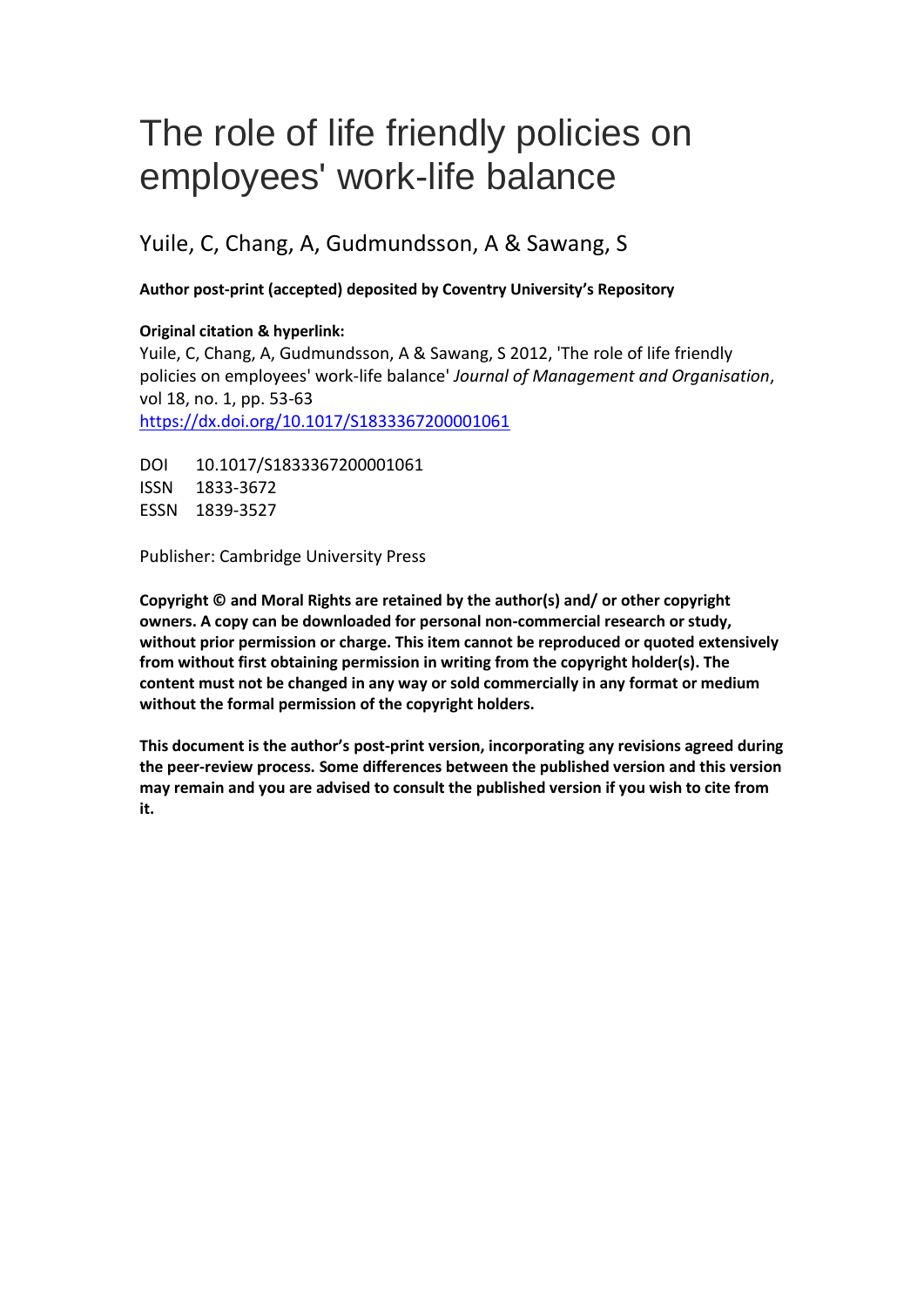#### To cite this paper:

Yuile, Colleen, Chang, Artemis, Gudmundsson, Amanda, & Sawang, Sukanlaya (2011) The role of life friendly policies on employees' work-life balance. *Journal of Management and Organisation*, *18*(1).

#### **The role of life friendly policies on employees' work-life balance.**

#### **ABSTRACT**

Employees' inability to balance work and non-work related responsibilities have resulted in an increase in stress related illnesses. Historically, research into the relationship between work and non-work has primarily focused on work/family conflict, predominately investigating the impact of this conflict on parents, usually mothers. To date research has not sufficiently examined the management practices that enable all "individuals" to achieve a "balance" between work and life. This study explores the relationship between contemporary life friendly HR management policies and work/life balance for individuals as well as the effect of managerial support to the policies. Self-report questionnaire data from 1,241 men and women is analysed and discussed to enable organizations to consider the use of life friendly policies and thus create a convergence between the well-being of employees and the effectiveness of the organization.

*Keywords:* Work-life balance, life friendly policies, HRM policies, workplace practices.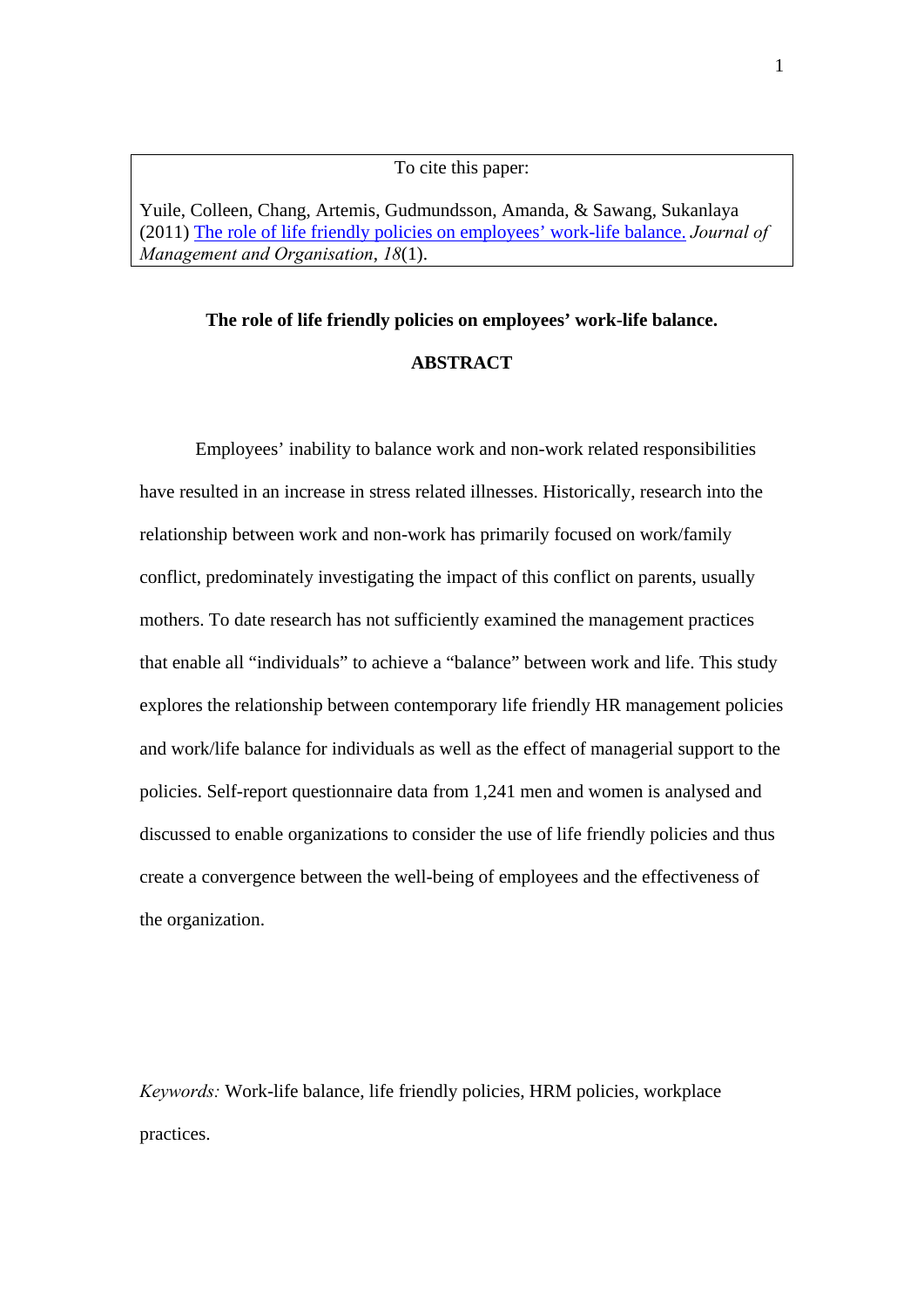#### **INTRODUCTION**

The growing diversity of family structures represented in the workforce, including dual-earner couples, single parents, blended families, employees with elder care responsibilities and the increasing number or people choosing to live alone, has heightened the relevance of balancing work and life roles for a substantial segment of employed men and women (Parasuraman and Greenhaus, 2002; Greenhaus, Collins and Shaw, 2003). These societal developments have greatly increased the complexities of the interface between work and life roles. Recent sociological and psychological literature has focused on how we can assist individuals balance work and non work life responsibilities. Thus, the current study explores the relationship between an individuals work life balance (WLB) and organizational life friendly policies (LFP's) aimed at providing individuals with the ability to balance work with responsibilities outside of work life. Further, this study aims to re-conceptualise Gudmundsson (2003)'s measure on family friendly organisational policies and to test its effect on WLB. This study draws upon both the organizational supportive policy and social support literature to further explore the influences of these factors on work life balance.

#### **Conceptualizing work life balance**

 Many researchers have used the term work 'family' balance to describe the relationship between work and non-work life roles, whilst more recent studies have begun to examine work 'life' balance. Accordingly, there is lack of conceptual clarity in the literature between the constructs of work/family balance (WFB) and work/life balance (WLB) resulting in an interchangeable usage of these terms (Chang, McDonald and Burton, in press). Indeed, most researchers are using these terms to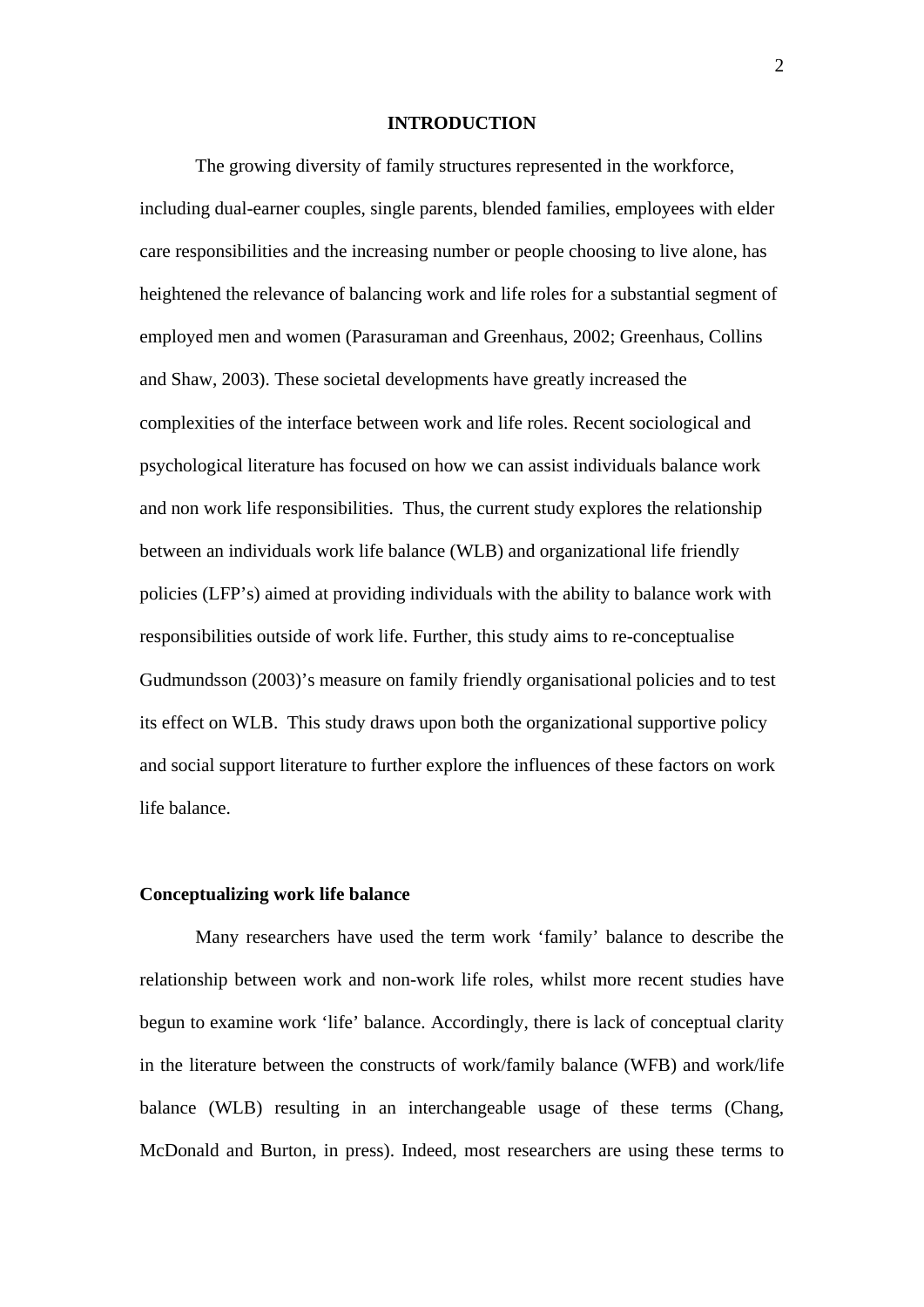describe a construct that relates to an individual's ability to balance multiple life role responsibilities. The notion of "balance" has been defined by work and family researchers as harmony or equilibrium between work and family domains (Clarke, Koch and Hill 2004; Comer and Stites-Doe 2006). However, the current study argues that WLB is 'not' interchangeable with WFB. Marks and MacDermid (1996) maintain that individuals have many role commitments, such as work roles, family roles and social roles, acknowledging that any felt difficulty in carrying out a role arises when a person's total role system is over demanding. The result is role strain. Therefore, balancing multiple roles requires an individual to be able to manage the strain resulting from the interrole conflict associated with the demands of these roles. Whilst having family responsibilities is arguably a significant role in the lives of all parents, the family role is still only one of the many life roles of an individual. We acknowledge that multiple roles can enrich a person's life (Carlson et al, 2006) as well creating a condition of overload. However this paper focuses on organization policies designed to assist the management of the excessive demand created by the multiple roles.

Given the work/family focus of past research, many definitions have been posited for WFB, however, few have attempted to posit a definition of WLB. Clutterbuck (2003, p.8) provides a definition for work 'life' balance as "a state where an individual manages real or potential conflict between different demands on his or her time and energy in a way that satisfies his or her needs for well-being and selffulfilment". Whereas, in a critical analysis of the work/family literature Greenhaus et al., (2003) proposed a comprehensive definition of WFB to be distinguished from other work/family concepts such as work/family conflict. Greenhause et al. defined WFB as; "the extent to which an individual is equally engaged in – and equally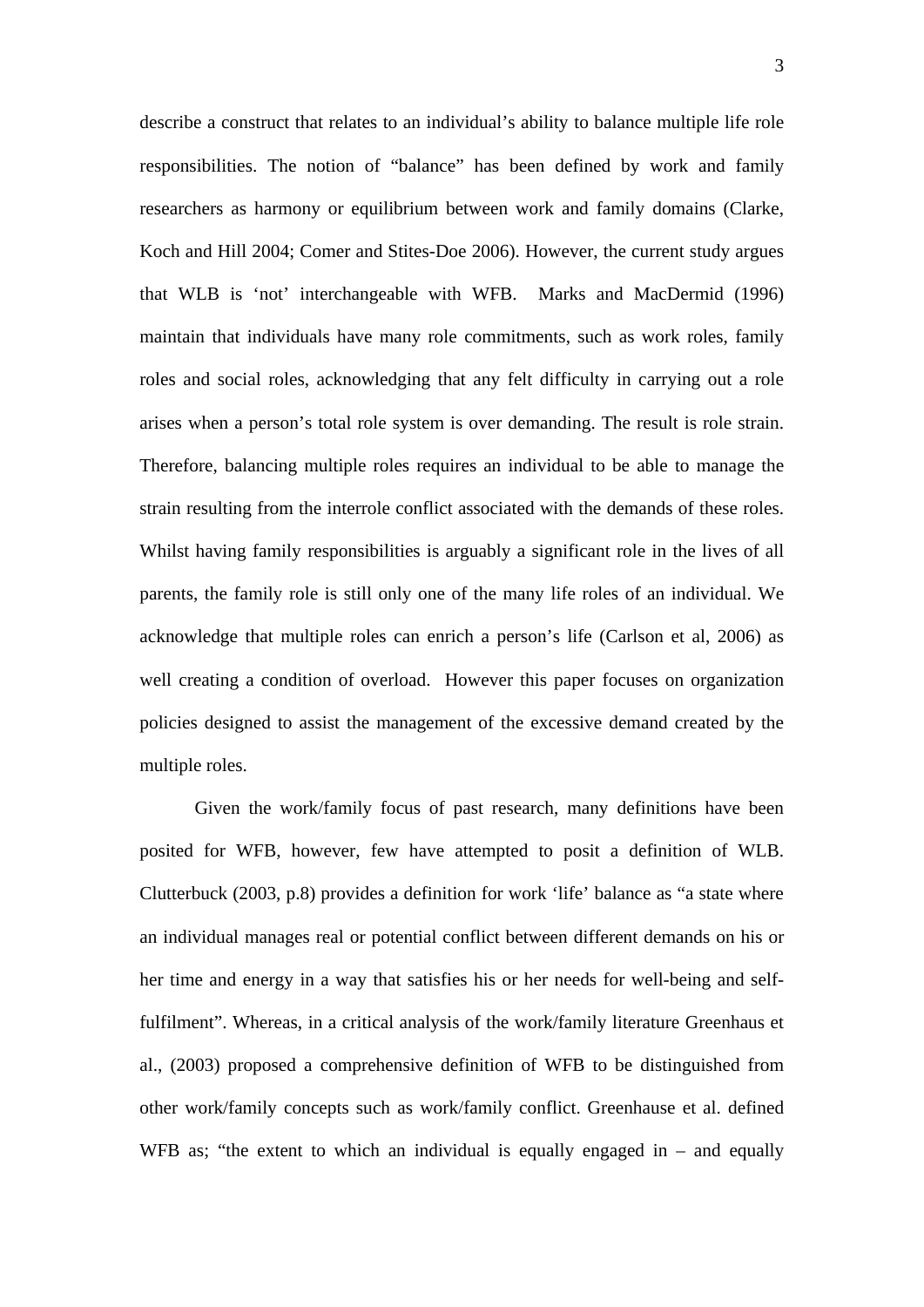satisfied with his or her work role and family role" (p.513). Similarly, McLean and Lindorff (2000: 1) defined work/family balance as a state in which a range of needs are met by allocating time to both work/family roles according to a combination of individual priorities and demands. Whilst, Hill et al. (2001, p. 49) defined WFB as the "degree to which an individual is able to simultaneously balance the temporal, emotional, and behavioural demands of both paid work and family responsibilities".

The definitions articulated by Clutterbuck's (2003), McLean and Lindorff (2000), Greenhaus et al., (2003), and Hill and Weiner (2003) highlight a consistent theme of juggling multiple life roles in an attempt to achieve some satisfaction or balance between these roles. Subsequently, these definitions are used to generate a comprehensive definition of work "life" balance. Thus, for the purpose of the current study work-life balance is defined as: "a state in which a range of needs are met by allocating time to both work and life roles according to a combination of individual priorities and the demands of work and life".

#### **Work life balance in Australia**

One of the concerning issues in the Australian employment environment, as it is in many other countries, is the work life balance (Colley, 2010). The government tried to introduce practical assistance to working families in Australia (Rudd, 2007). Due to the change in household patterns, employees are demanding for family friendly working policies where they can care to their family as well as perform effectively on their jobs. The work life balance seems to have a mutual benefit to both family and organisation. Skill shortages become a critical issue in Australian labour market (Australian Parliament 2005). The family friendly work policies are one means for employers to attract and retain skilled workers (DEEWR 2009, DEIR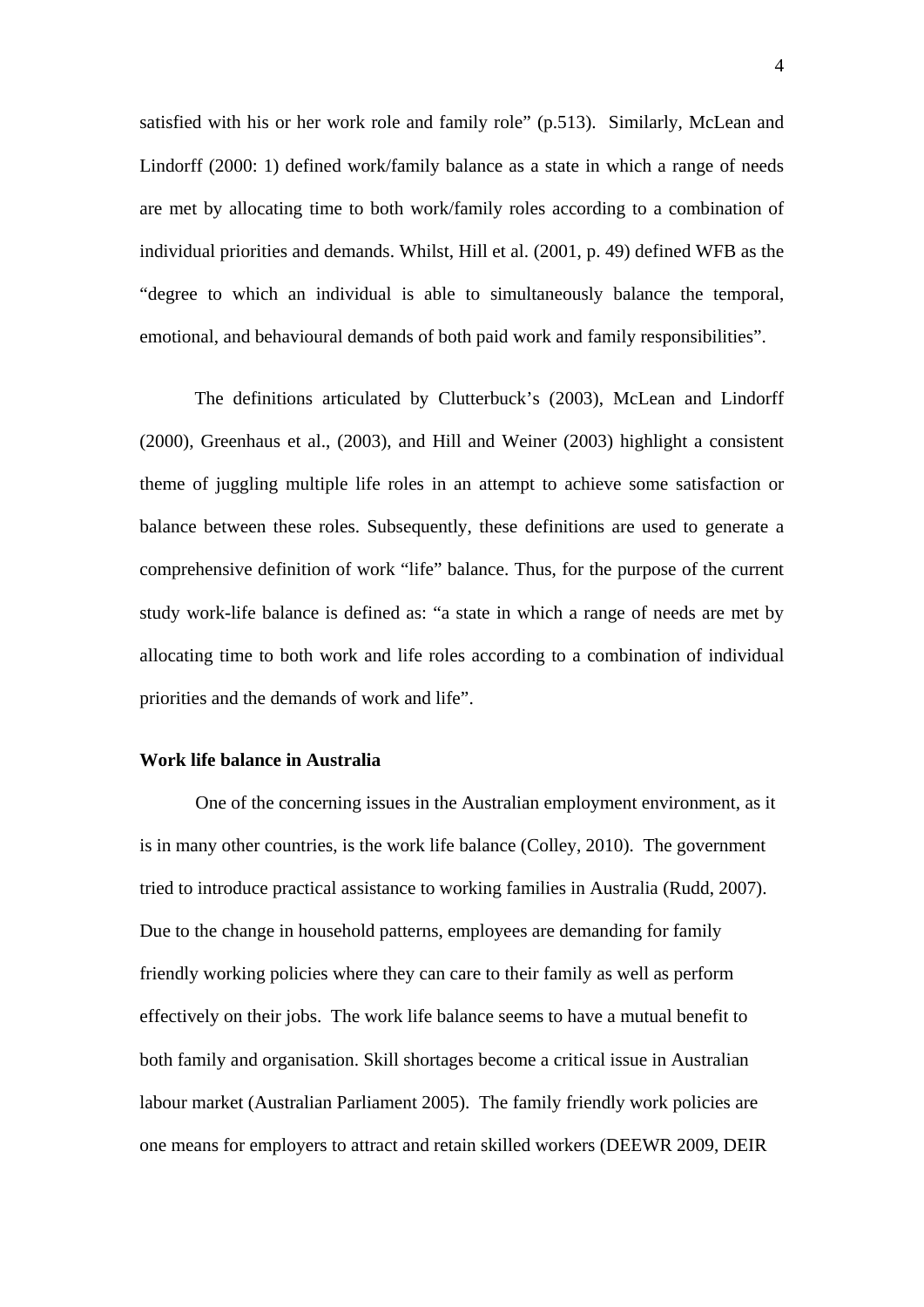2008). Without the supportive policies, employees may be stressful due to one domain (work or family) interferes with effective participation in the other (Frone, Russell, & Cooper, 1992). Stressful employees can cause significant loss in productivity and work performance (Goh, Watson, & Sawang, forthcoming)

#### **Life friendly human resource policies**

The policies which enable parents to balance their family with work life as opposed to an individual without carer responsibilities (such as children) may be very different. Thus, this study examined the life friendly HR policies" and their mechanism to balance work and non work life roles, including all individuals not only those with family or carer responsibilities.

To understand how to assist individuals attain WLB, further research is required to investigate what types of policies and programs can improve organizational and workplace flexibility. Empirical research has identified a profusion of policies, many designed to provide support or benefits to employees whilst also providing benefits to organizations (Bailey, 1991; Hyde, 1995; Berg et al., 2003; Blair-Loy and Wharton, 2002). Some researchers have attempted to categorise these studies in order to classify packages of policies that provide benefits to employees (Morgan and Milliken, 1992; Lobel and Kossek, 1996; Glass and Finley, 2002). Morgan and Milliken (1992) suggest that there are three types of work/family policies created to assist employees in balancing their work and family lives, that is, the provision of carers' arrangement, alternative work arrangements and offsite working arrangements. Glass and Finley (2002) similarly identified three categories of policies. Specifically, parental leave, alternative work arrangements and employer supported child care. Taking a different approach, Lobel and Kossek (1996) grouped policies into four different categories using the labels of time based, information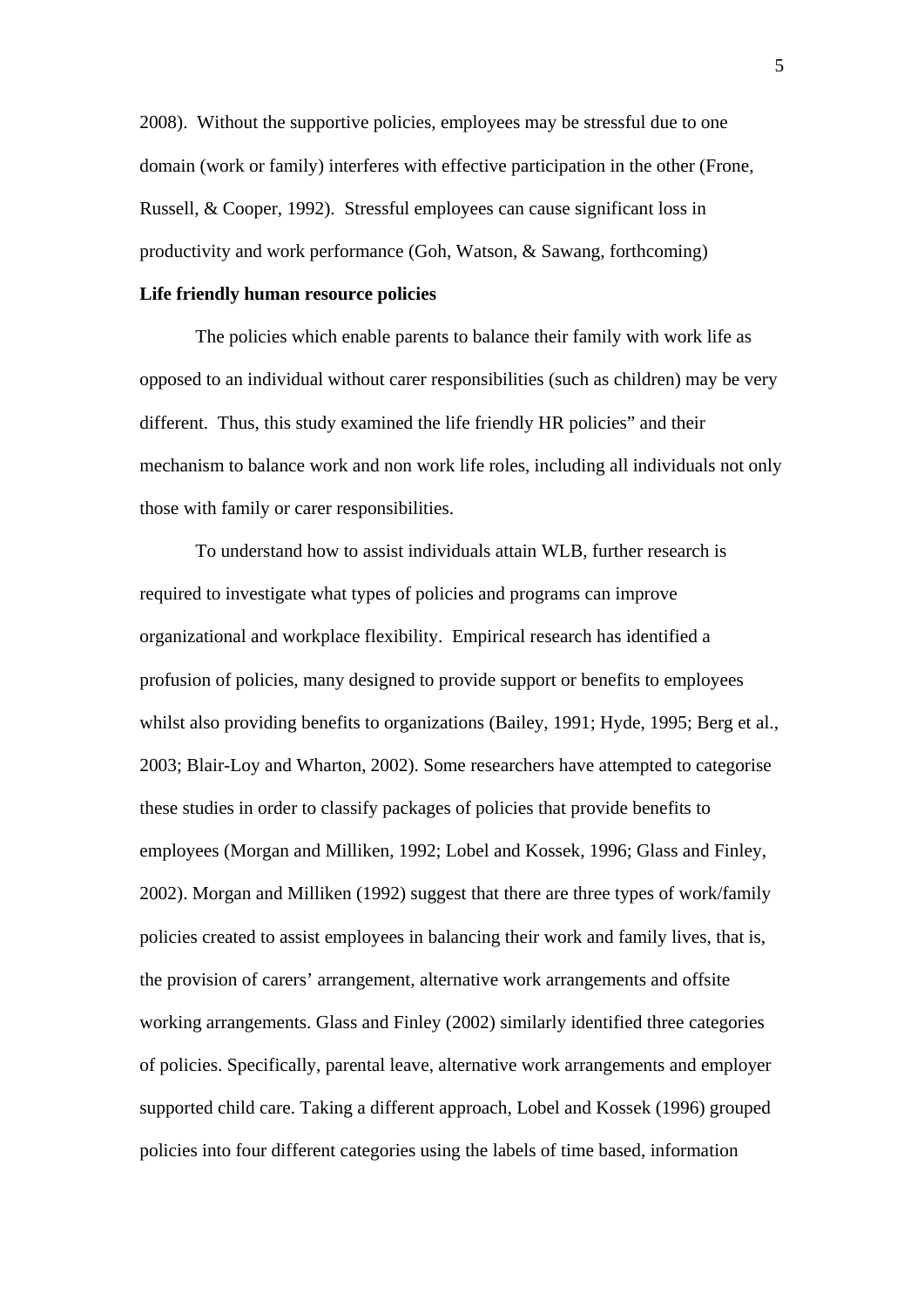based, money based and direct services. Finally, De Cieri, et al., (2003) highlighted the breadth of policies available but did not identify clusters or categories within these policies. The previous clusters have failed to separate flexible policies to identify whether the policies are designed to provide flexibility for time off, or, provide flexibility to work part time or generate job sharing arrangements, and provide a focus on provision for all types of carer needs. In addition these categories are limited because flexible leave options have been omitted from some whilst employer supported child care category failed to include care for elders of disabled care. This is an important oversight as a number of studies have demonstrated the benefits of leave arrangements. Finally another limitation of these categories is they fail to address the needs of all individuals and focus primarily on the needs of parents with children.

To overcome these limitations, we proposed life friendly policies including carers' arrangement, flexible work scheduling, flexible alternative working arrangements, and offsite working options (see Figure 1).

#### [Insert Figure 1 here]

#### **Life friendly policy components**

#### *Carers' arrangement*

Carers' arrangement refers to any form of benefit specifically designed to accommodate employees with leave, facilities or flexibility to care for children, elders or other family members. Carers' arrangement could be policies perceived by individuals necessary to enhance their ability to achieve work life balance (Glass and Finley, 2002), which found positive affects on productivity (Kossek and Nichol, 1992), absenteeism, conflict reduction (Thomas and Ganster, 1995) job satisfaction and turnover (Blair-Loy and Wharton, 2002).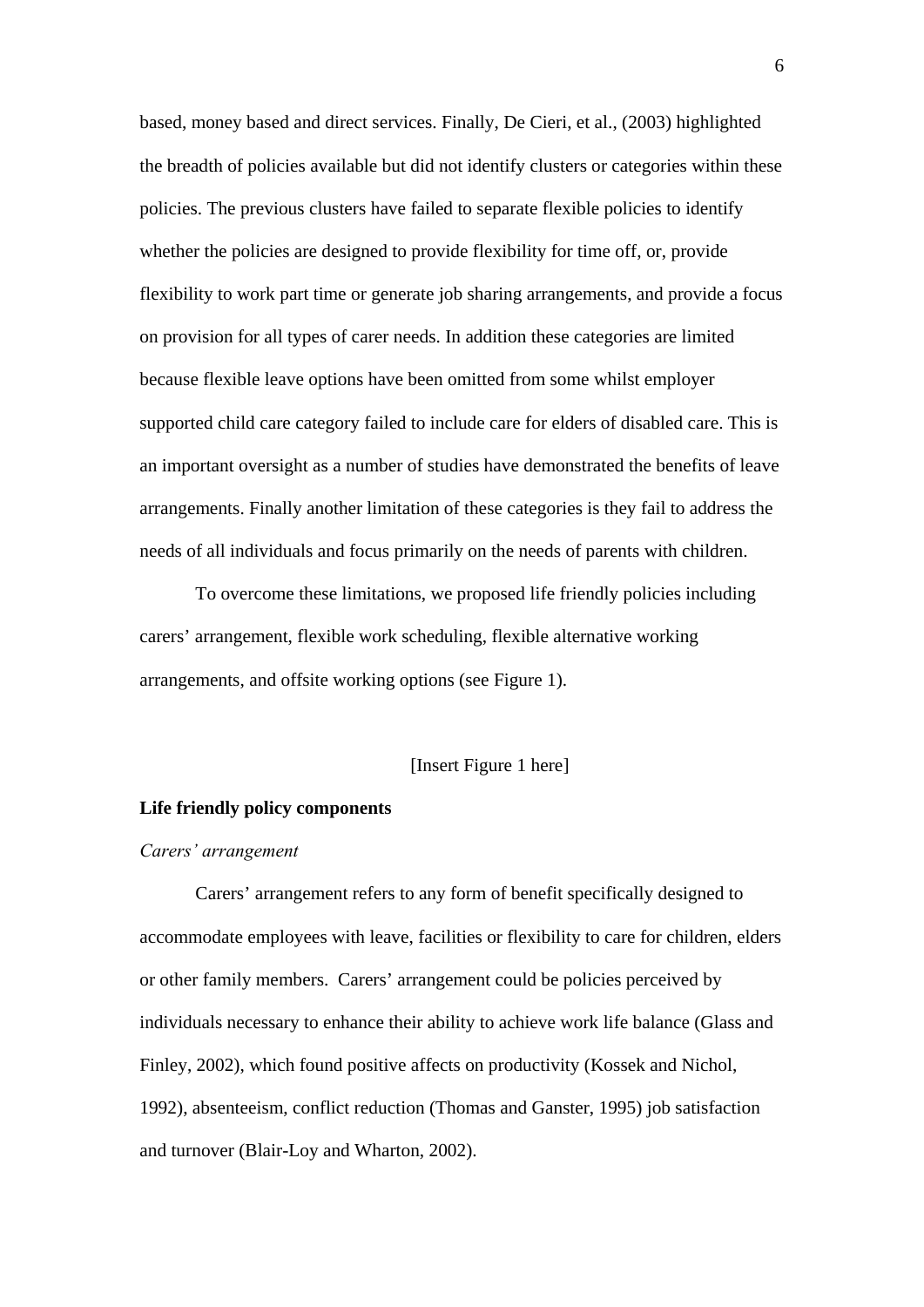#### *Flexible work schedules*

The term 'flexible work schedule' is used in this study to refer to an employee's ability to start and finish anywhere within a range of times negotiated between the employee and employer, or compress their work week into less days at work, whilst still performing a standard 38-40 hour working week. Examining the effect of flexible work schedules on employees Rodgers (1992) found that flexible work schedules lead to reduction in worker stress and role strain. Similarly, Baltes et al. (1999) meta-analyzed a sample consisting of 31 studies across varied industries in both public and private sector organizations, the findings revealed that flexible work schedules had positive effects on employee productivity, job satisfaction and satisfaction with work schedule, and reduced employee absenteeism.

#### *Alternative work arrangements*

For the purpose of this study 'alternative work arrangements' is referred to as a work week of fewer than 5 days and flexibility to take time off without pay for hours not physically at work. Eaton (2003) describes these types of flexible arrangements as providing an alternative to working the 9-5, five day a week schedule, defining alternative work arrangements as "the ability to change the temporal and spatial boundaries of ones job" (p 149). Eaton (2003) also found that work/family policies were more important to employees where supervisors allowed more flexibility than the formally provided policies by the employer, such as annual leave and sick leave.

#### *Offsite arrangement*

The current study defines 'offsite' as any form of work conducted during the normal business hours performed outside the traditional workplace site that does not require a physical presence in the workplace. Research confirms that offsite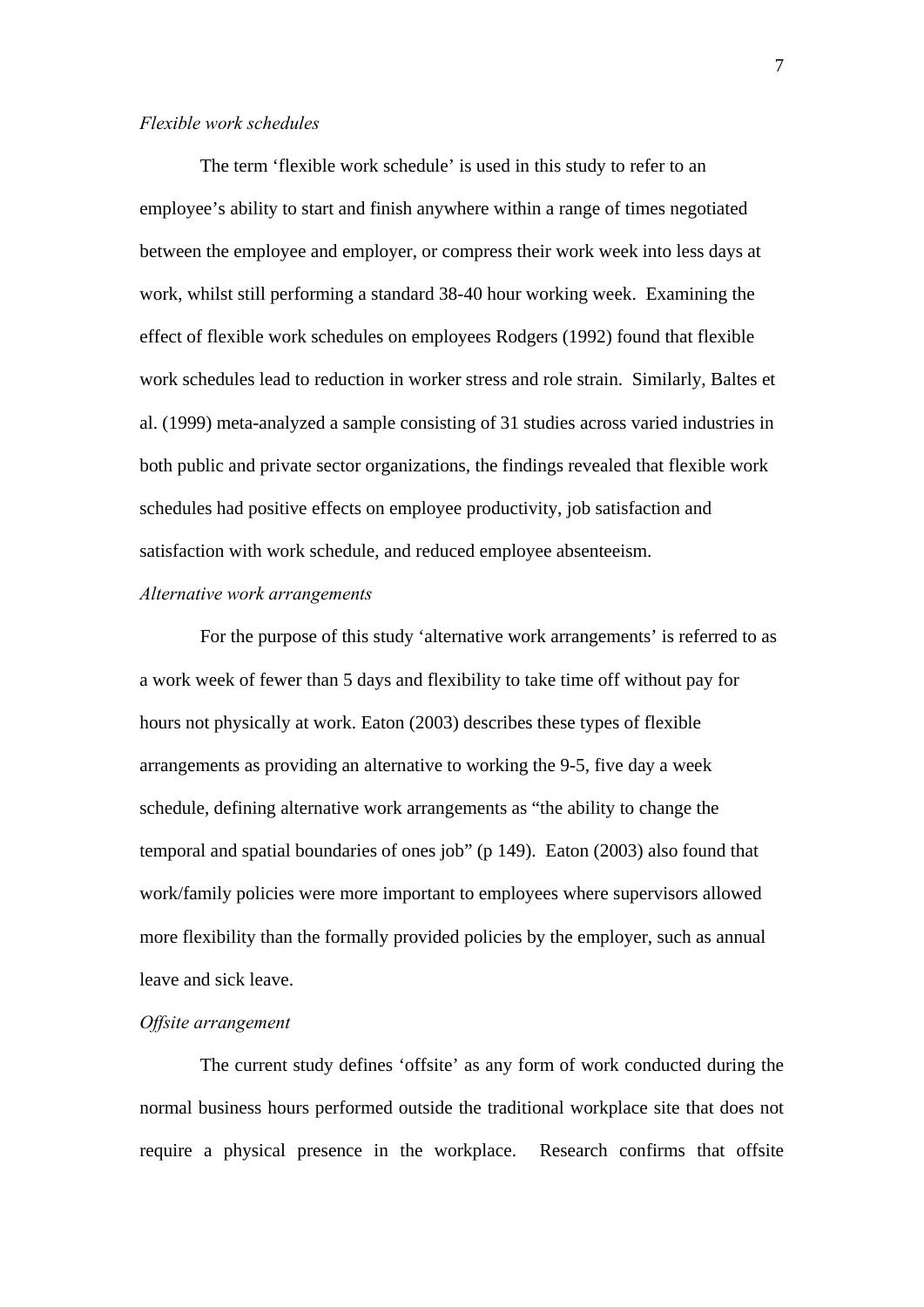arrangements enable increased autonomy in the scheduling of paid work, housework and childcare responsibilities (Wise and Bond, 2003). Working from home has been reported to improve home communications and help families save on food, clothing and transportation costs (Kossek, 2001). Research shows that offsite policies are correlated with increased motivation and job satisfaction, helping employees have higher dedication and morale, and a higher energy level on the job due to elimination of wasted time (Hill et al., 1996; Kurland and Bailey, 1999).

#### **The implementation of life friendly polices**

While family friendly policies generally appear successful, research has identified that there is often a resistance by employees to take-up family friendly policies. This has prompted researchers to posit reasons for why some employees are reluctant to use these policies (Bailyn, 1993; Williams, 2000). Evidence suggests that many employees are not taking advantage of the available policies for a myriad of reasons (Glass and Finely, 2002; Eaton, 2003; Hill et al., 1996; Wise and Bond, 2003). This argument is broadly supported by Westphal and Zajac (1994) who contend that the formal existence of a policy does not guarantee its use and that policy use is shaped by more than the need of individuals. Some of the explanations include concerns that employees are considered to lack commitment to their work or the organization (White et al., 2003; Blair-Loy and Wharton 2002; Grover and Crooker, 1995). Anecdotal evidence suggests that many employees are reluctant to participate in work/family programs such as flexible work schedules; because they fear their careers will suffer (Hammonds, 1997). Whilst Bailyn (1993) argues that because of organizational norms for visibility, employees put their careers at risk when they participate in work/family programs that make them less visible at work. Fear of alienation and resentment from co workers has also been found to be of concern to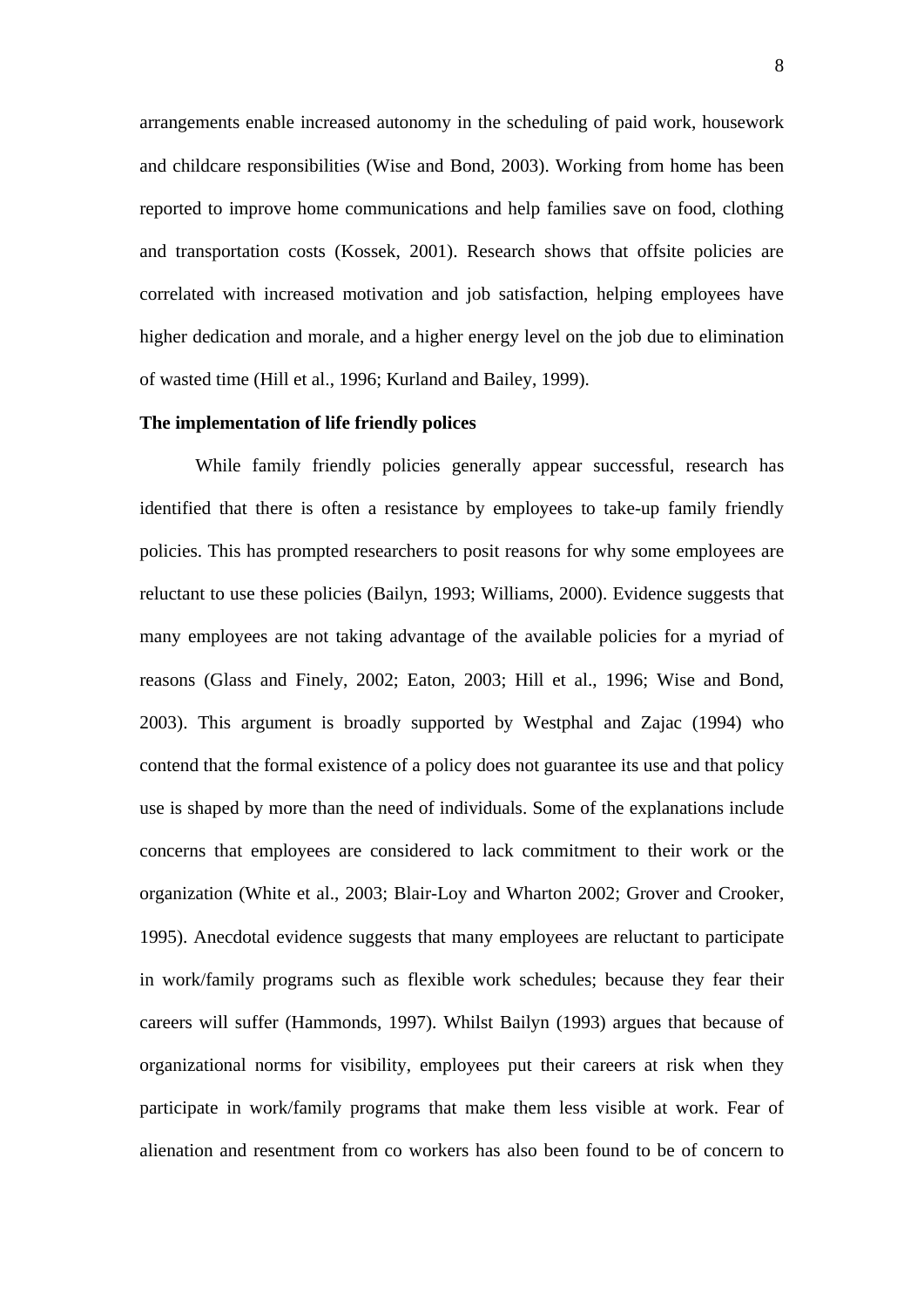many employees especially from parents or employees with child related responsibilities (White et al., 2003; Kofodimos, 1995).

Despite the acknowledgement that workplace environment is critical for balancing work and personal life (Friedman and Johnson, 1997) surprisingly little empirical research has been directed toward examining employee perceptions of the affects of managerial support as a moderator of the relationship between LFP's that help individuals achieve balance.

Furthermore, Zajac (1994) suggests that support from managers and supervisors determine whether policies are used or not. A study by Bond and Wises' (2003) found strong relationship between availability of policies with part time work options, the omission of information provided to line managers about what the policies where for, or how the policies were to be used, resulted in a lack of managerial support when employees requested usage of those available policies. Therefore, organizations are unable to realise the potential or get adequate return on investment for policy implementation unless frontline supervisors demonstrate and fairly distribute support for policy adoption. Further, another consequence of a lack of support from supervisors could potentially result in loosing valued employees. Therefore, the perception of support for use of policies, without the fear of negative consequences from supervisors or peers was important to the employee in order to take-up the policies available (Thompson et al., 1999).

In conjunction with previous literatures, we hypothesized that:

*Hypothesis 1: Employees will report a higher level of work life balance when they perceive the availability of life friendly polices as helpful.*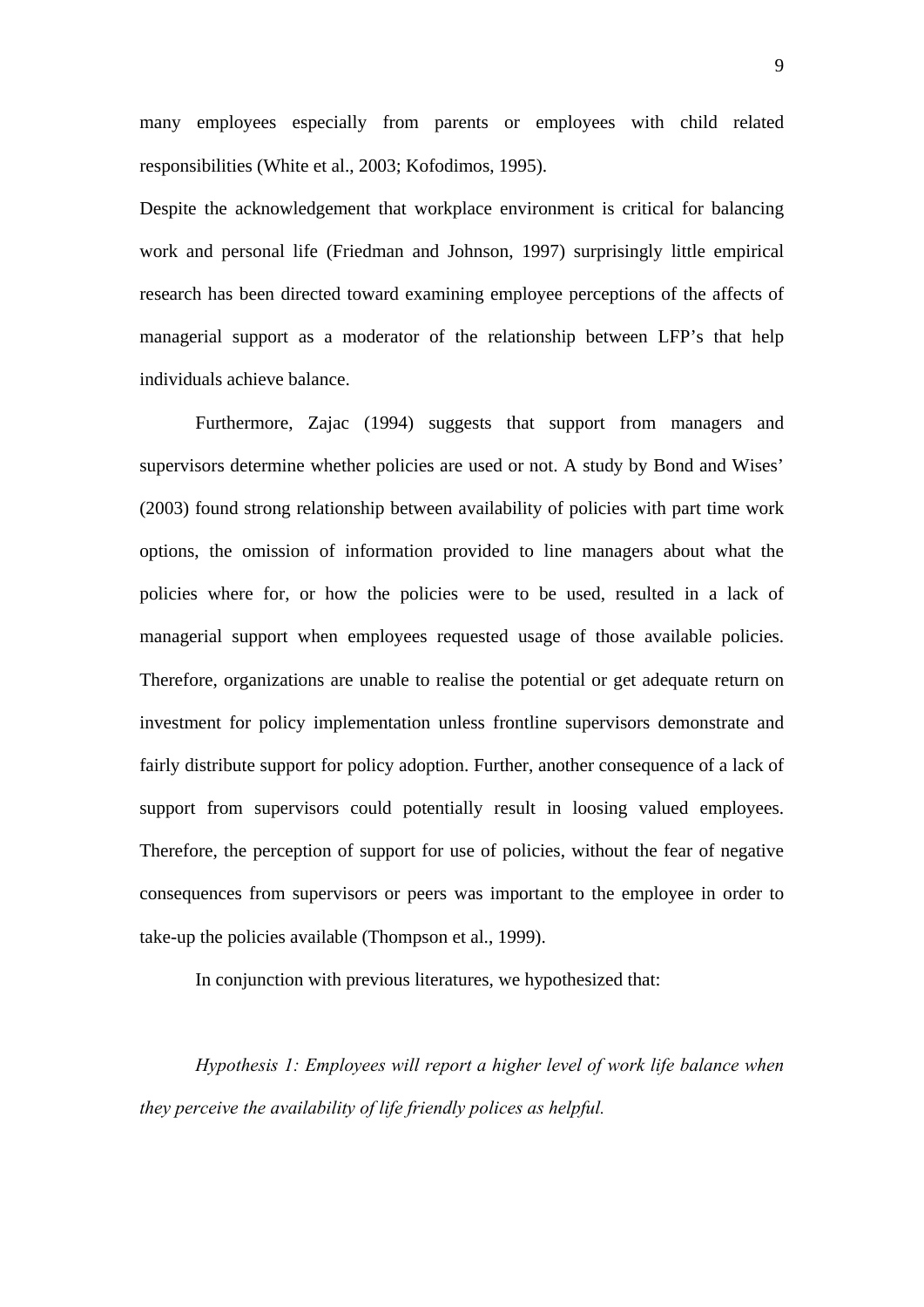*Hypothesis 2: Managerial support will moderate the relationship between the helpfulness of available life friendly polices and employees' work life balance.* 

#### **METHOD**

#### **Participants and procedure**

 A total of 1,427 questionnaires were distributed across a medium size Queensland Public Sector agency. The organization provided a day for employees from all areas of the organization to have time allocated for completing of the survey. As a result a very high return rate was achieved, with 87% of employees responding to the questionnaire, resulting in a total 1,241 responses. Of these, there was 52.2% females representing  $(n=645)$  and 45.9%  $(n=567)$ . The majority of respondents fell into the 30-39 age categories (33.6%). Most respondents reported that they had been working for organization for up to six years (n=1027; 84.3%). Approximately 16% (n=200) of respondents had worked for the organization for more than six years. Similarly, most respondents had been working in their current work area for up to six years and a third of respondents working in their area for less than one year. Eighty six percent (n= 1,060) of respondents were employed in a full-time position, 12.9% were employed in part-time, casual or contract (167). Employment classifications indicated that 21.5% (n=245) of respondents were either senior executive officers or senior management, while the remainder of employees 78.5% (n=896) were from lower levels within the organization.

#### **Measures**

#### *Life Friendly Policies*

Eleven dominant life friendly policies were identified from a review of the literature and then incorporated into an instrument designed for this research to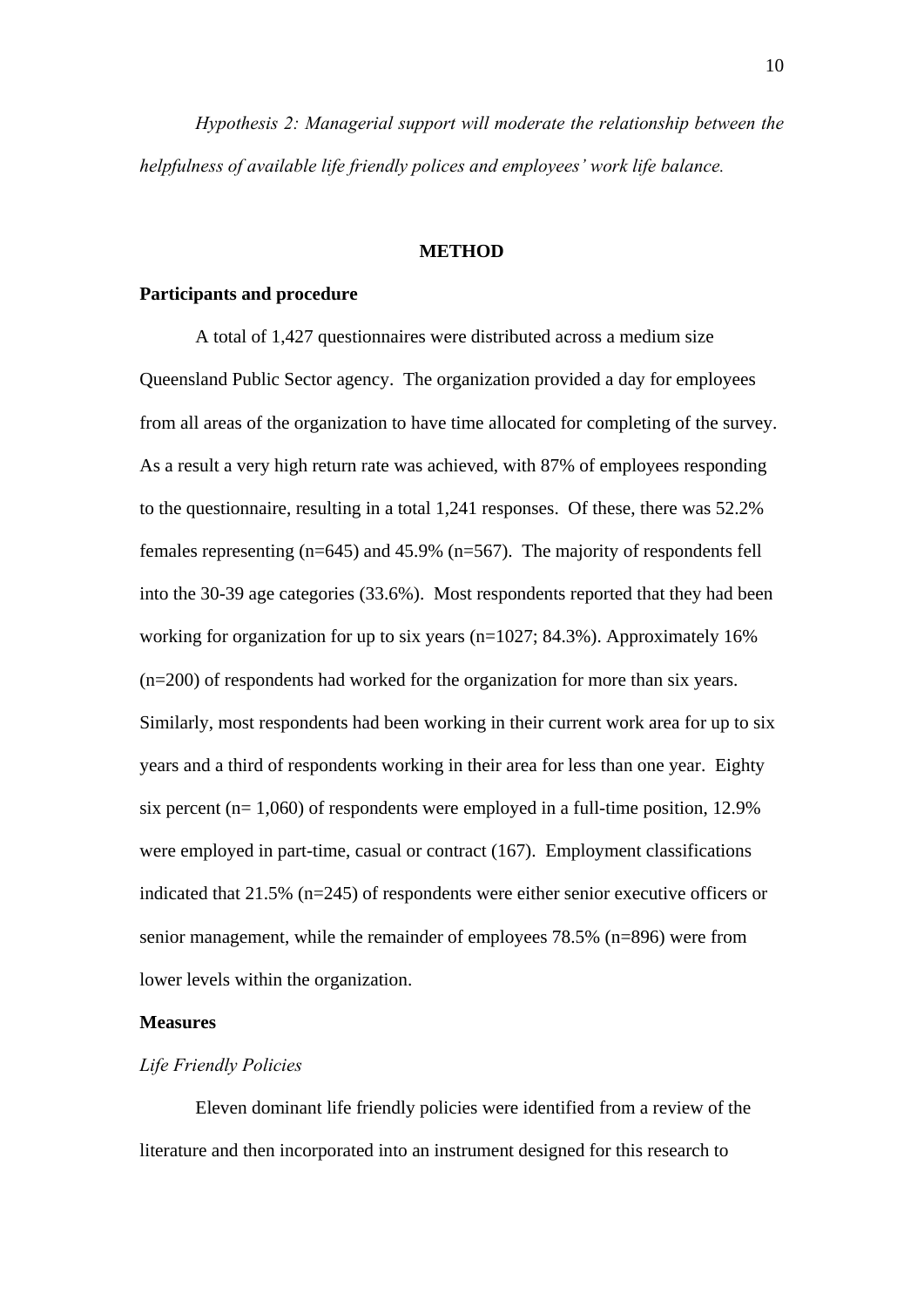measure the availability and helpfulness of life friendly policies. We adopted this instrument from an existing measure used to assess family-friendly organizational policies (Gudmundsson, 2003). Respondents were provided with a list of life friendly policies and practices and were first asked to indicate the availability of each policy using a response scale of yes, no, or unsure. Second, the respondents were asked to rate how helpful these policies were or (would be) to them using a rating scale ranging from '1' 'not at all helpful' to '5' 'very helpful.' (Cronbach's alpha, life friendly policies  $= .82$  and helpfulness  $= .84$ ).

#### *Managerial Support*

We employed a three item measure adapted from Thompson et al., (1999). Participants were asked to respond on a five point scale  $(1 = not at all to 5 = a great)$ deal) the extent to which they agreed with three statements: "In general, managers in this business unit are quite accommodating of family and personal responsibilities", "Senior management in this office encourage others to be sensitive to employee's family and personal concerns", and "In this business unit employees are encouraged to strike a balance between their work and family lives". (Cronbach's alpha = .81). *Work Life Balance* 

We employed two items adapted from Hill et al's., (2001) scale. Employees were asked to respond on a five point scale  $(1 = not at all to 5 = a great deal)$  the extent to which they agreed with the following statements: "All in all, how successful do you feel in balancing your work and personal/family life" and "I am able to balance the time I spend at work and time away from work". We employed this scale to all individuals regardless of their marital or parental status. It is thus, broader than an indicator of work family conflict. (Cronbach's alpha = .91).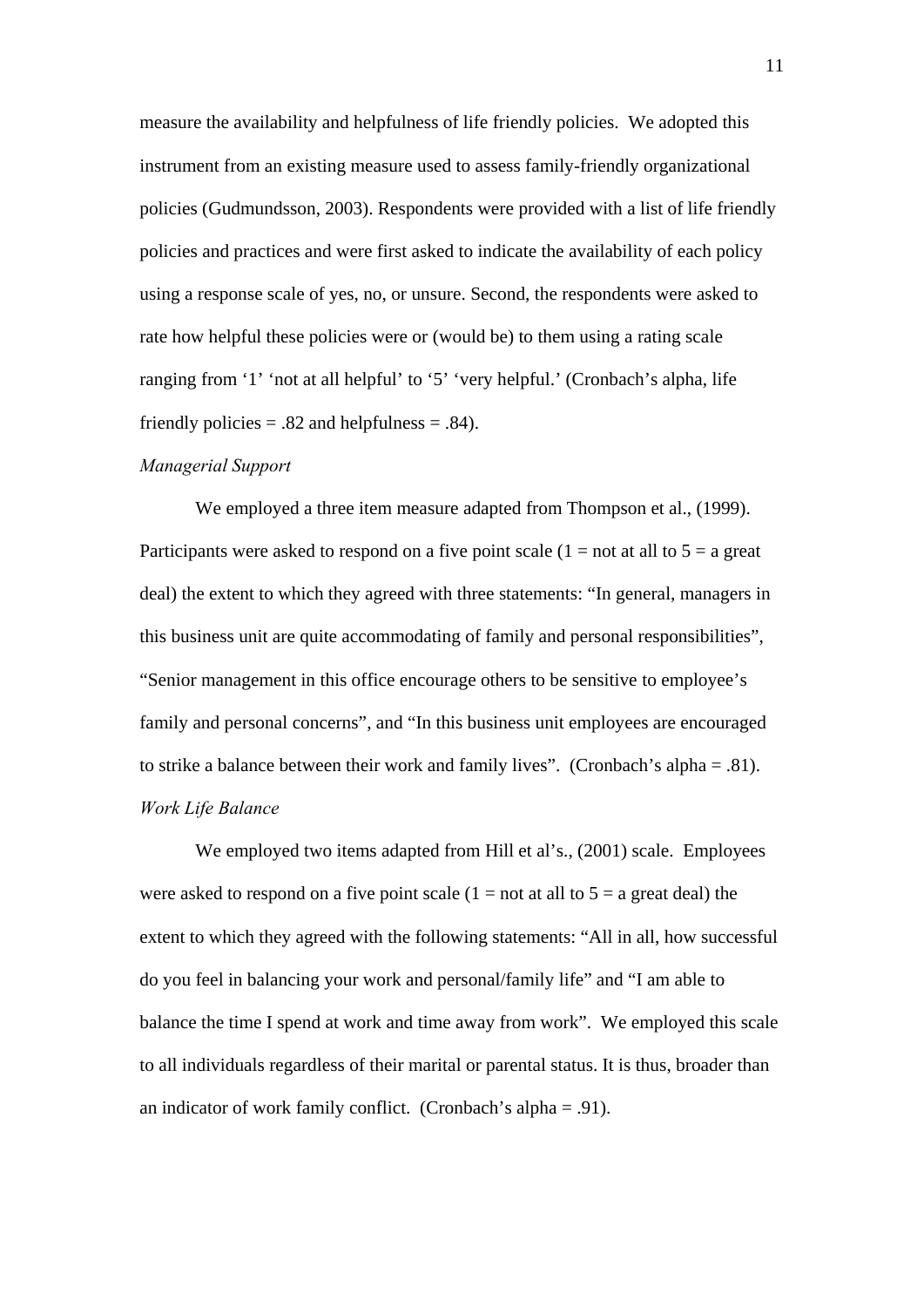#### **RESULTS**

#### **Construct validity: Life friendly policy**

A principal components analysis (PCA) with oblique rotation was conducted for the product items of availability and helpfulness  $(n = 1,241)$ . The PCA indicated the four components which accounted for 66% of the total variance, with the first component explaining close to 33.04% of the variance, and the second, third and fourth component explaining 16.16%, 13.68% and 11.46% of the variance respectively. The interpretive labels given to the four factors are as follows: offsite work arrangement (telecommuting and working from home); flexible work arrangement (accrued day off, time off in lieu and flexible start/finish); alternative work arrangement (part-time work and job sharing); and carers' arrangement (carers' facilities and carers' leave). Special leave and 48/52 (48/52 allows employees to work and be paid for 44 weeks of the year and be entitled to 4 weeks annual leave and additional 4 weeks leave without pay) loaded below .60. Therefore, in order to maintain content validity and as recommended by Tabachnick and Fidell (1996), these two items were eliminated. Cavana, Delahaye and Sekaran (2000) additionally contend that content validity can be achieved by the judgement of a panel of experts. Therefore, academics with expertise in human resource policies were also consulted and assessed and verified the items contained within the four components.

Re-analysis lead to a cleaner exploratory principal components analysis revealing a four factor solution with item loading as described in Table 1. Consequently, the items comprising each of the four components were summed to create the four variables of, alternative work arrangements, flexible work schedules, offsite working and carers' arrangement.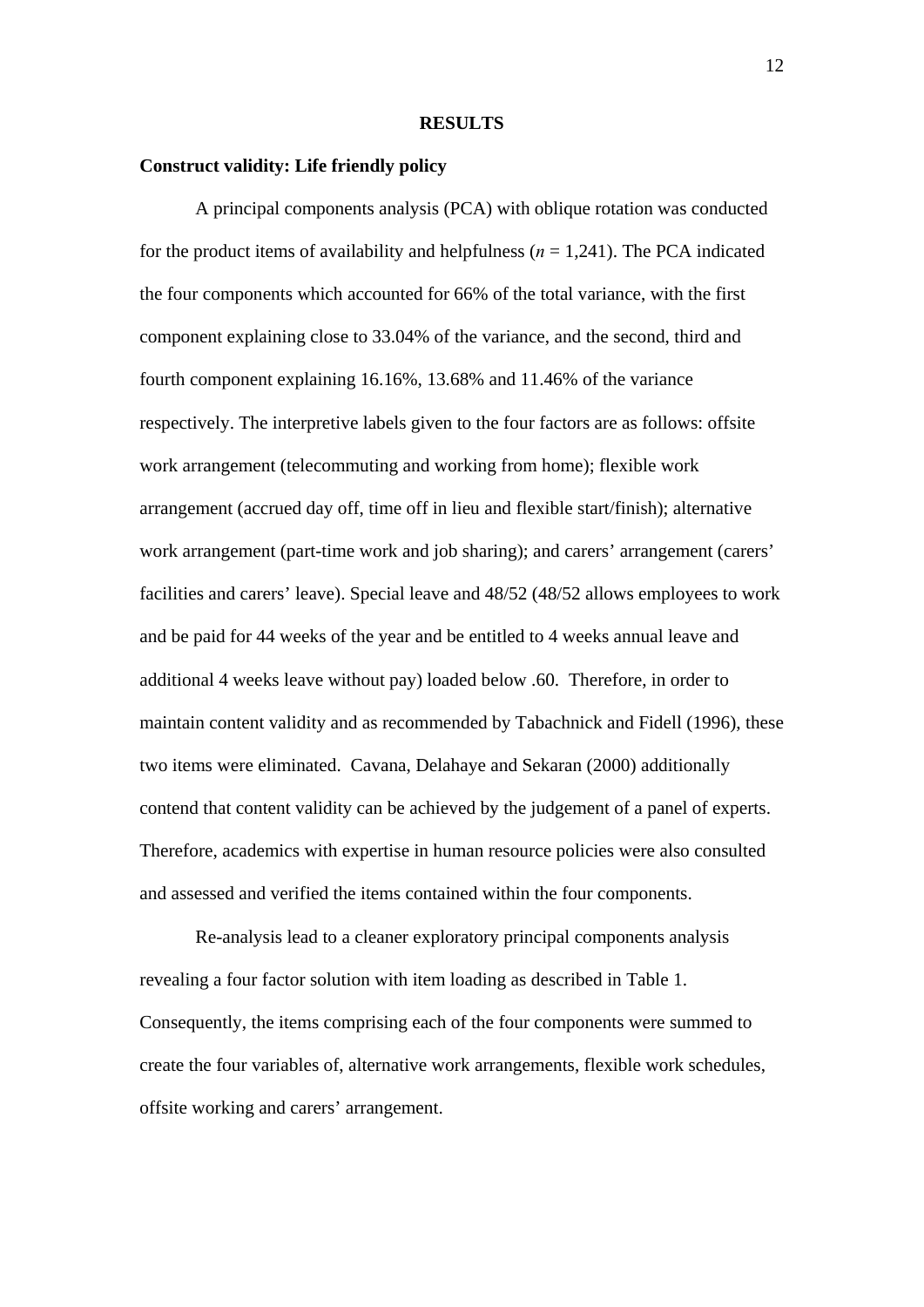#### **[Insert Table 1 here]**

A correlation analysis was conducted with the four factored life friendly policy variables and the work/life balance variable (Table 2). Results from correlation matrix indicated that there was a statistically significant positive relationship between flexible work schedules and work/life balance  $(r = .14)$ . A significant positive relationship was also found between managerial support and the life friendly policy factors of offsite  $(r = .17)$ , carer arrangement  $(r = .13)$ , flexi-work  $(r = .15)$  and the dependent variable balance (*r* = .44).

#### **[Insert Table 2 here]**

#### **Hypothesis testing**

 The purpose of the analyses was to assess the impact of life friendly policies on work life balance (Hypothesis 1). A standard multiple regression analysis was performed using a hierarchical regression analysis between the respondents reported work/life balance as the dependent variable and the four life friendly policy factors as the independent variables. Regression results (Table 3) indicated that life friendly polices (IV) accounted for 22.6% of the variances in work and life balance (DV) with three of our four polices were significant; offsite working ( $\beta$  = -.15, *t* = -5.32, *p* < .001), flexi-work schedules ( $\beta$  = .05,  $t$  = 1.74,  $p$  < .10) and flexi-work arrangement ( $\beta$  $=$  .10,  $t = 3.46$ ,  $p < .001$ ) were significantly predicted the perceived work-life balance among employees. However, carers' arrangement did not significantly predicted the perception of work-life balance among employees ( $\beta$  = .01,  $t$  = .18, *ns*). The results partial supported the first hypothesis that life friendly policies perceived by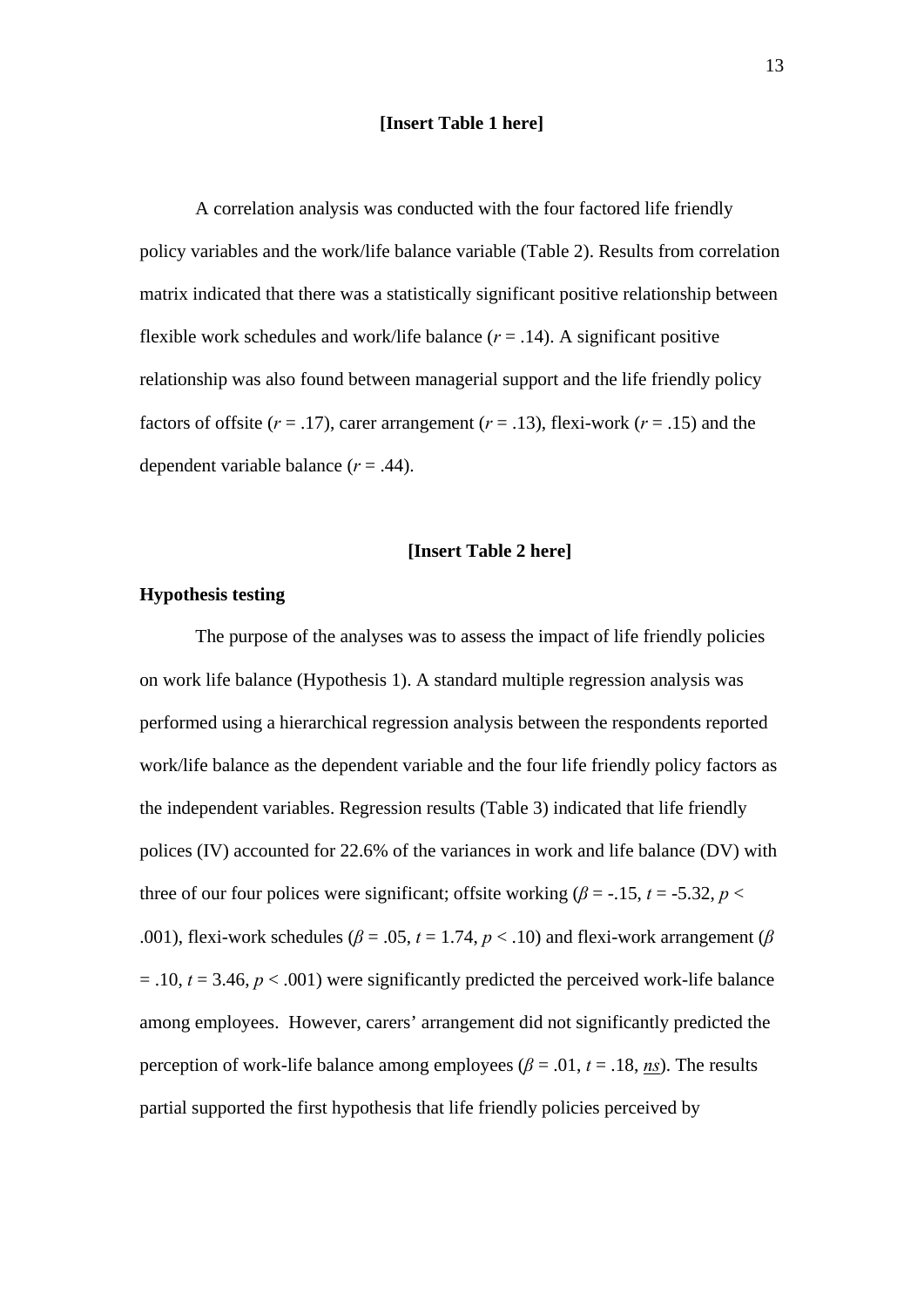employees to be helpful are associated with an increase in self-reported work/life balance.

 To examine the moderating effects of managerial support (Hypothesis 2), four interaction terms were calculated by multiplying the centred scores of each life friendly policy by the centred managerial support score (Tabatchnick and Fidell, 2000). According to Table 3, although, we found that managerial support associated with WLB ( $\beta$  = .45,  $t$  = 17.05,  $p$  < .001), managerial support did not moderate relationship between offsite working ( $\beta$  = .03, *t* = .89, *ns*), careers' arrangement ( $\beta$  = .03,  $t = .94$ , *ns*), flexi-work schedules ( $\beta = .03$ ,  $t = 1.00$ , *ns*) and flexi-work arrangement ( $\beta$  = -.04,  $t$  = 1.32, *ns*). Thus, the second hypothesis was not supported.

#### **[Insert Table 3 here]**

#### **DISCUSSION**

 This study aimed to investigate the relationship between various life friendly policies and employee's self-reported perception of work/life balance. To enable interpretability, the individual life friendly policies were factor analysed to examine the plausibility of the proposed structure of work life friendly policies. Results of the factor analyses supported the four distinctive factors of carers' arrangement, offsite work arrangement, flexible work arrangement and alternative work arrangement.

 The regression analysis reveals that employees who perceive that flexible work schedules are available and helpful report an increased perception of work/life balance. These results suggest that offering employee's flexibility in their work schedules is related to the experience of greater work/life balance. These results are consistent with the findings that the provision of life friendly policies such as flexible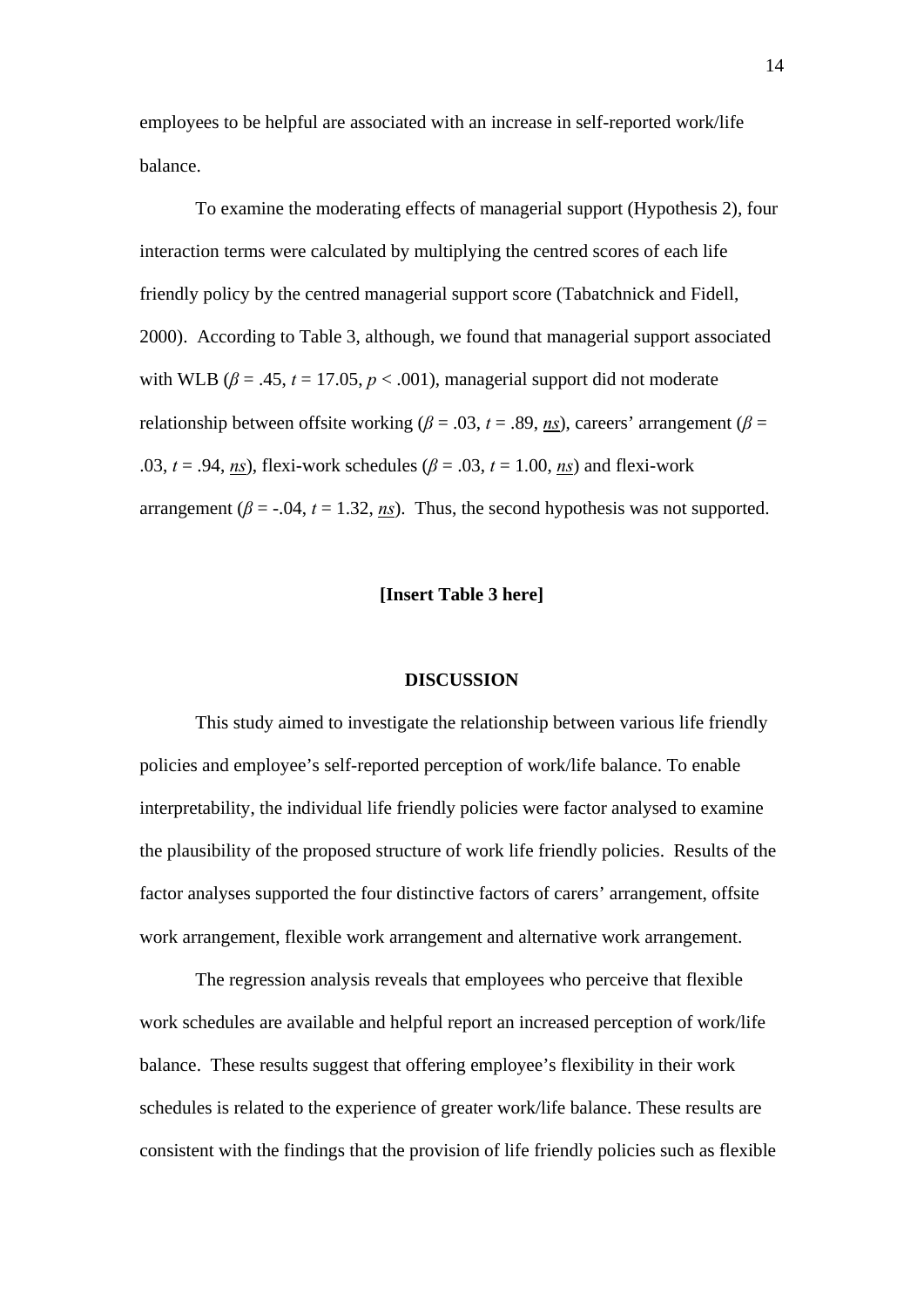work schedules has a positive impact on employee work/life balance and organizational outcomes such as turnover, productivity, and absenteeism (Baltes et al., 1999'; Parker and Allen, 2001;Tausig and Fenwick, 2001).

 We also found that offsite work negatively predicted WLB in our sample. Although the offsite arrangement allows them greater control in managing work and family demands but it can be disruptive to family life (Batt and Valcour, 2003). Whilst offsite work offers the potential to enable workers to better balance work and family life and at the same time enhancing business performance, research reveals that alternative work venues are not a panacea for work and personal family life troubles, but suggest that each work venue has its benefits and challenges. Kurland and Bailyn (1999) and Hill, et al., (1996) contend that those in the virtual office have more difficulty with work/life balance than do traditional office workers, or those who work from home. Therefore, the benefit of offsite work was dependent on the type of offsite work adopted.

 Our study did not reveal any significant results for the carers' arrangements. Therefore, the results of this study indicate that our sample did not perceive the relationship between these policies and work/life balance. This could be a case that our respondents may not have carers' demand from their family or the caring duty is not required an extensive or regularly visits. Future research can replicate this study by investigating level of this demand and its relationship with the work-life- balance. We also found when employees perceived they had managerial support they reported greater work/life balance. This is consistent with other research that found strong direct support for managerial support. For example Thompson et al. (1999) found that employee's who perceived the organization and their supervisor as family supportive felt more comfortable utilising available benefits. Therefore, managerial support is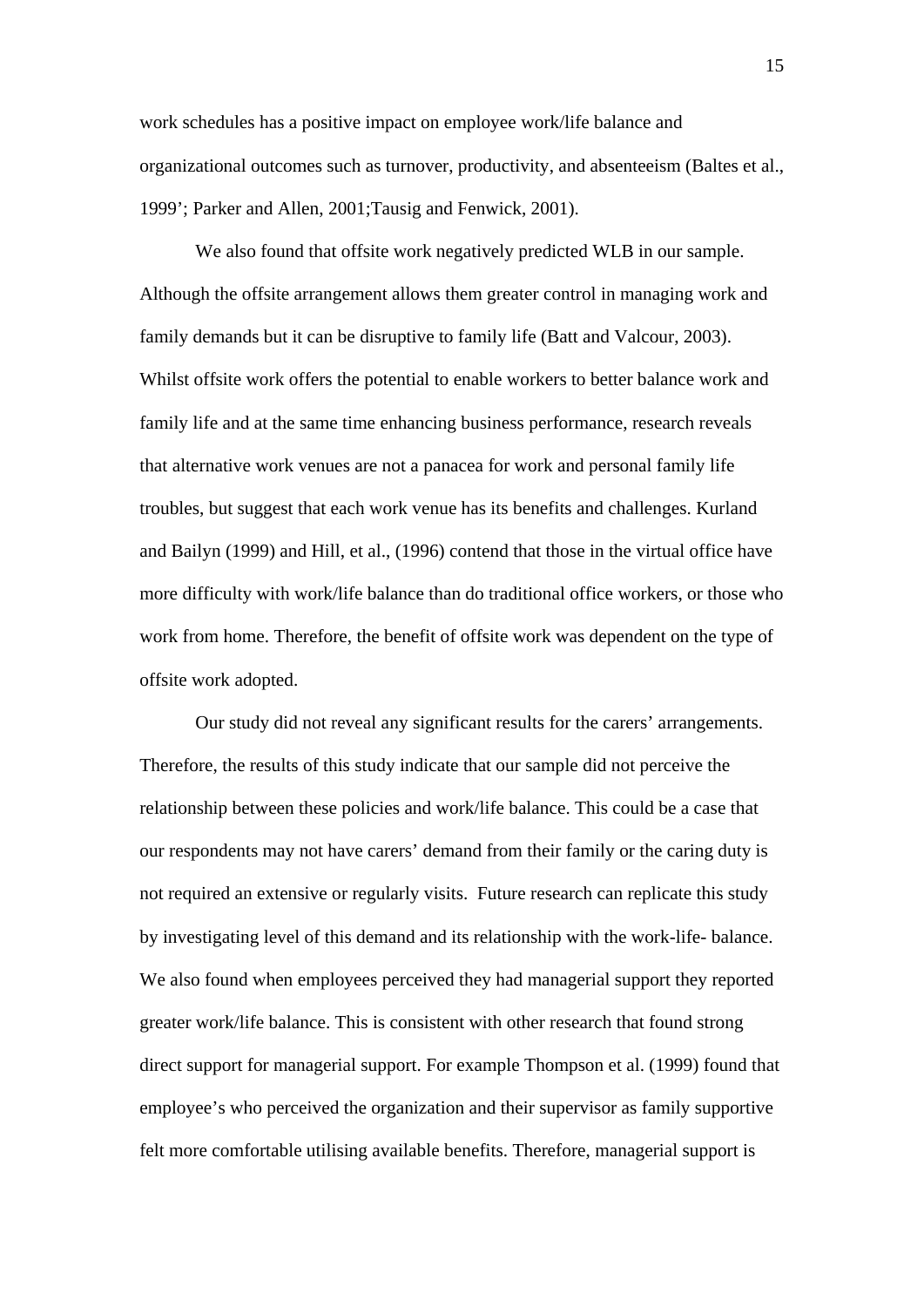important to employees and offers them assistance when attempting to balance work and life. However, managerial support did not moderate the relationship between life friendly policy and WLB. Therefore, for the respondents in the current study managerial support is perceived as important, but does not necessarily determine whether they will or will not adopt the available policies. This outcome is supported by similar findings reported in previous research (e.g., Glass and Finely, 2002; Eaton, 2003; White et al., 2003) where positive relationships have been found for various life friendly policies and managerial support for employee take-up of these policies (Thompson et al., 1999; Wise and Bond 2003). The findings of the current study could be explained when in the absence of formal policies managerial support may be more helpful as a moderator assisting individuals to enhance WLB.

Of course the results of this study need to be interpreted with consideration given to the limitations of the research. Common method variance and self-report bias are the primary limitations of this study (Podsakoff, Mckenzie, Lee and Podsakoff, 2003). Despite the weaknesses of the cross-sectional self-report methodology, this design can be quite useful in providing a picture of how people feel about and view their jobs. Cross-sectional research also identifies the intercorrelations among various feelings and perceptions providing important insights (Spector, 1994, p. 390). However, the reliance on self report data is of concern and future research should incorporate objective measures and longitudinal designs to assess work-life balance over a life course. Generalisability of this study is also limited to public sector agencies of a similar size.

In relation to the measures of life friendly policies, this study used employee perceptions of the helpfulness of available policies. The reliance on self reported data is of concern and future research should incorporate objective measure such as system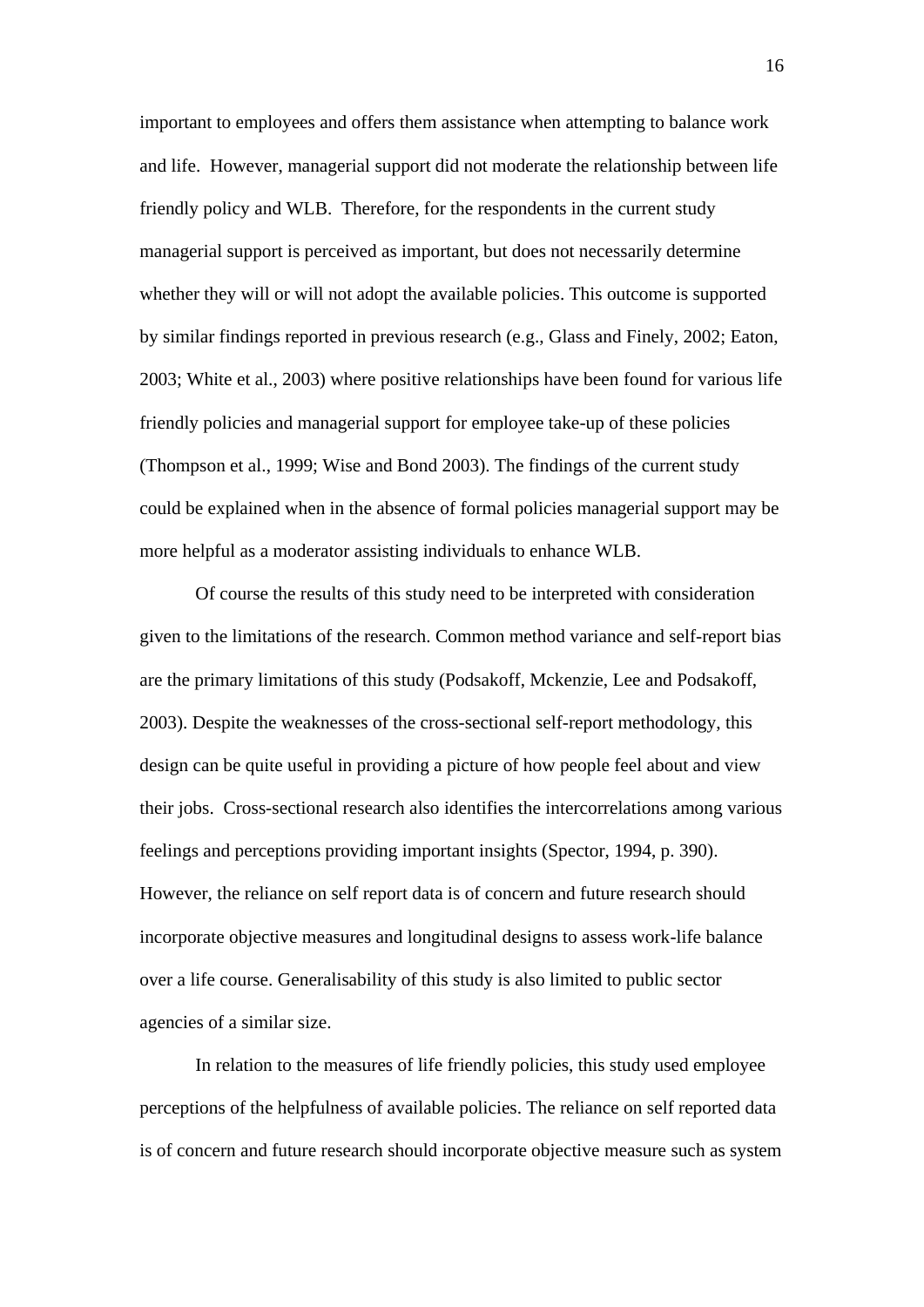records and patterns of use. Furthermore, the measurement tools were influenced by organizational controls over the wording used in the measurement scales. Future research is required to further examine this area.

Furthermore, the current study includes all occupational levels within a single public sector organization which according to Rousseau (1985) is both a weakness and strength. Whilst this study has limitations because of its empirical grounding in the single public sector organization, its focus on all occupational levels increases the generalizability of the results to different populations.

#### **IMPLICATIONS**

Organizations need to ensure that the policies offered in their packages are of benefit to individuals. However, the research to date in combination with the results of the current study indicates that some policies can enhance work/life balance and that others may detract from work/life balance. Individuals require many different types of policies depending on their own personal needs or life situations. Therefore, this study posits that organizations offering a cafeteria of policies are best placed to meet the needs of its workforce. Furthermore, there is evidence that work/family programs increase loyalty and commitment to the organization and reduce absenteeism and turnover, reduce conflict between work and family and as a result increase productivity (Hammonds, 1997; Solomon, 1994).

The current research emphasises the importance for organizations to be cognisant of the individual needs of the members of their workforce. In addition, it provides organizations with a valuable insight about what individuals perceive will help them achieve work/life balance. The current study has been designed to examine human resource policies that provide support for individuals, regardless of their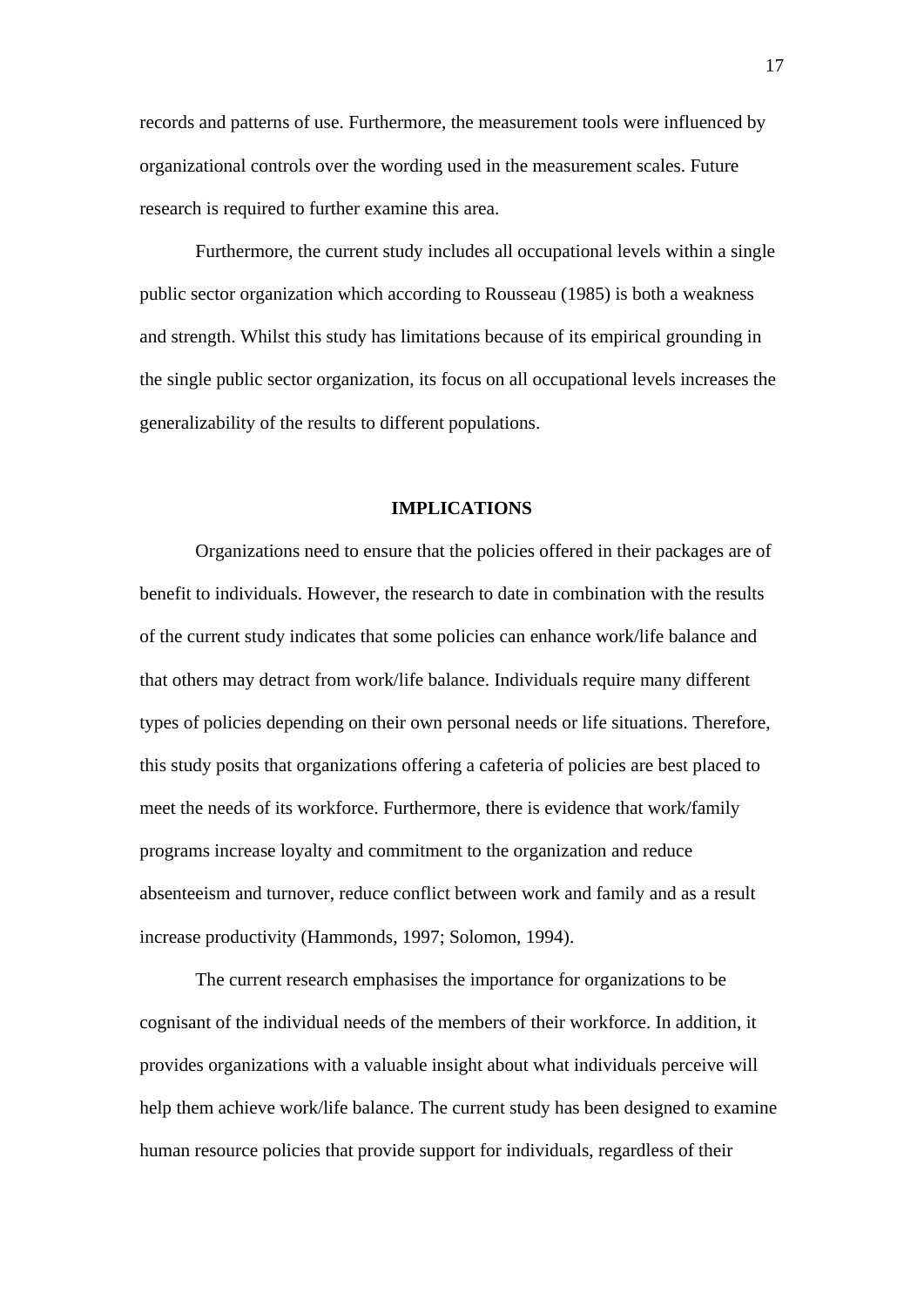family structure, to balance their work and non work life. Our study could guide the HR practitioners re-evaluating their policies in relation to WLB to ensure the wellbeing of all employees and ensure a better fit between organizational goals and an individual's personal needs. As a result one could anticipate that human resource managers are well positioned to be the potential key in the architecture of the future firm.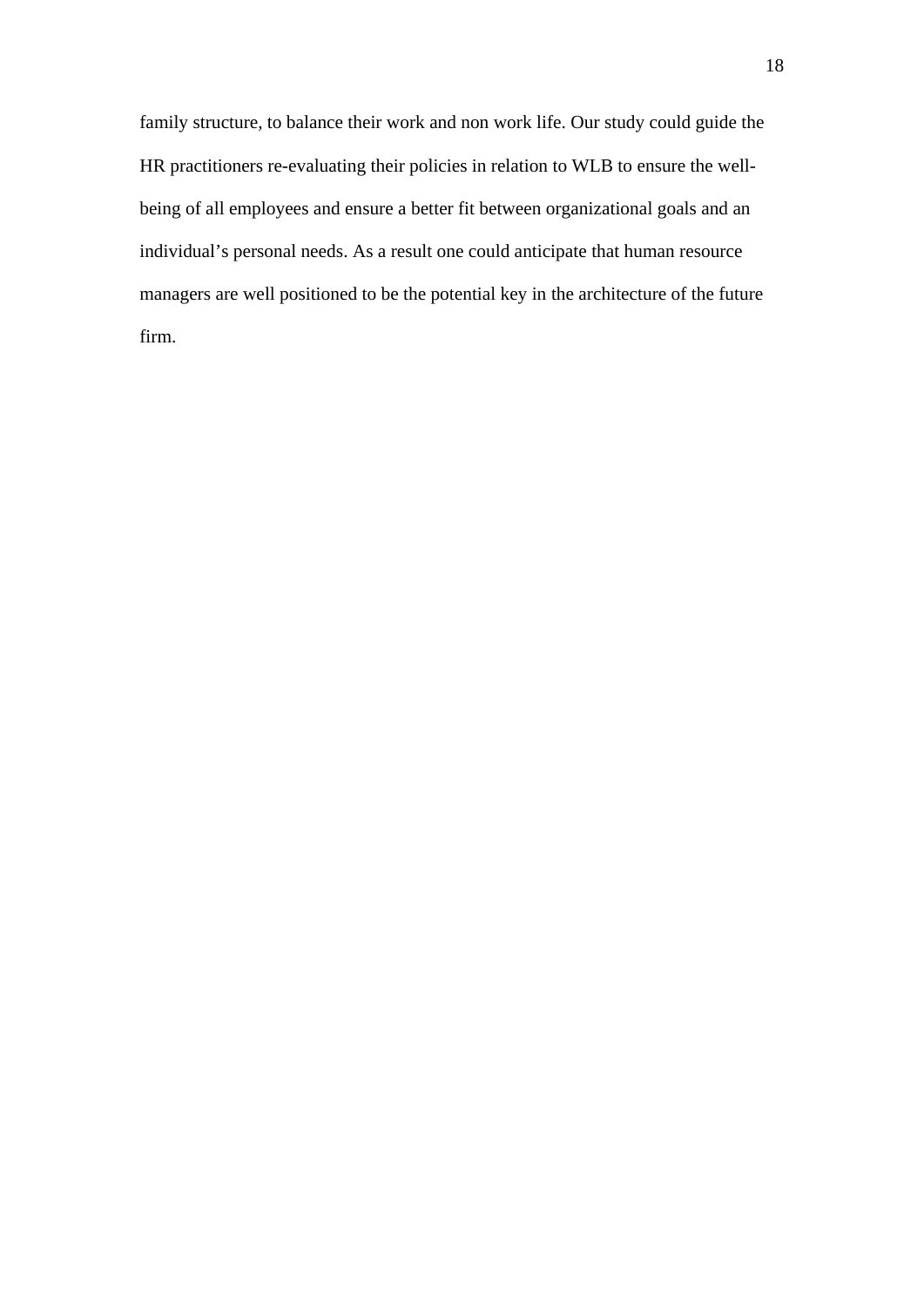#### **REFERENCES**

- Adams, G.A., King, L.A. and King, D.W. (1996). Relationships of Job and Family Involvement, Family Social Support, and Work Family Conflict With Job and Life Satisfaction. *Journal of Applied Psychology,* 81(4) 411-420.
- Australian Parliament (2005), *Australia's Ageing Workforce,* Research Note 7 March, no. 35, 2004-05.
- Bailey, W.T. (1991). Fathers' involvement in their children's healthcare. *The Journal of Genetic Psychology,* 152, 289-293.
- Bailyn, L. (1993). *Breaking the Mold: Women, Men, and Time in the New Corporate World.* New York: Free Press.
- Baltes, B.B., Briggs, T.E., Huff, J.W., Wright, J.A., and Neuman, G.A. (1999). Flexible and Compressed Workweek Schedules: A Meta-Analysis of Their Effects on Work-Related Criteria. *Journal of Applied Psychology*, 84(4) 496- 513.
- Baron, R. and Kenny, D. (1986). The Moderator-Mediator Variable Distinction in Social Psychological Research: Conceptual, Strategic and Statistical Considerations. *Journal of Personality and Social Psychology,* 51, 1173-1182.
- Batt, R. and Valcour, P.M. (2003). Human Resource Practices as Predictors of Work-Family Outcomes and Employee Turnover. *Industrial Relations*, 42(2) 189- 220.
- Berg, P., Kalleberg, A.L., and Appelbaum, E. (2003). Balancing Work and Family: The Role of High-Commitment Environments. *Industrial Relations,* 42(2), 168-188.
- Blair-Loy, M., and Wharton, A.S. (2002). Employees' Use of Work Family Policies and the Workplace Social Context. *Social Forces,* 80(3) 813-846.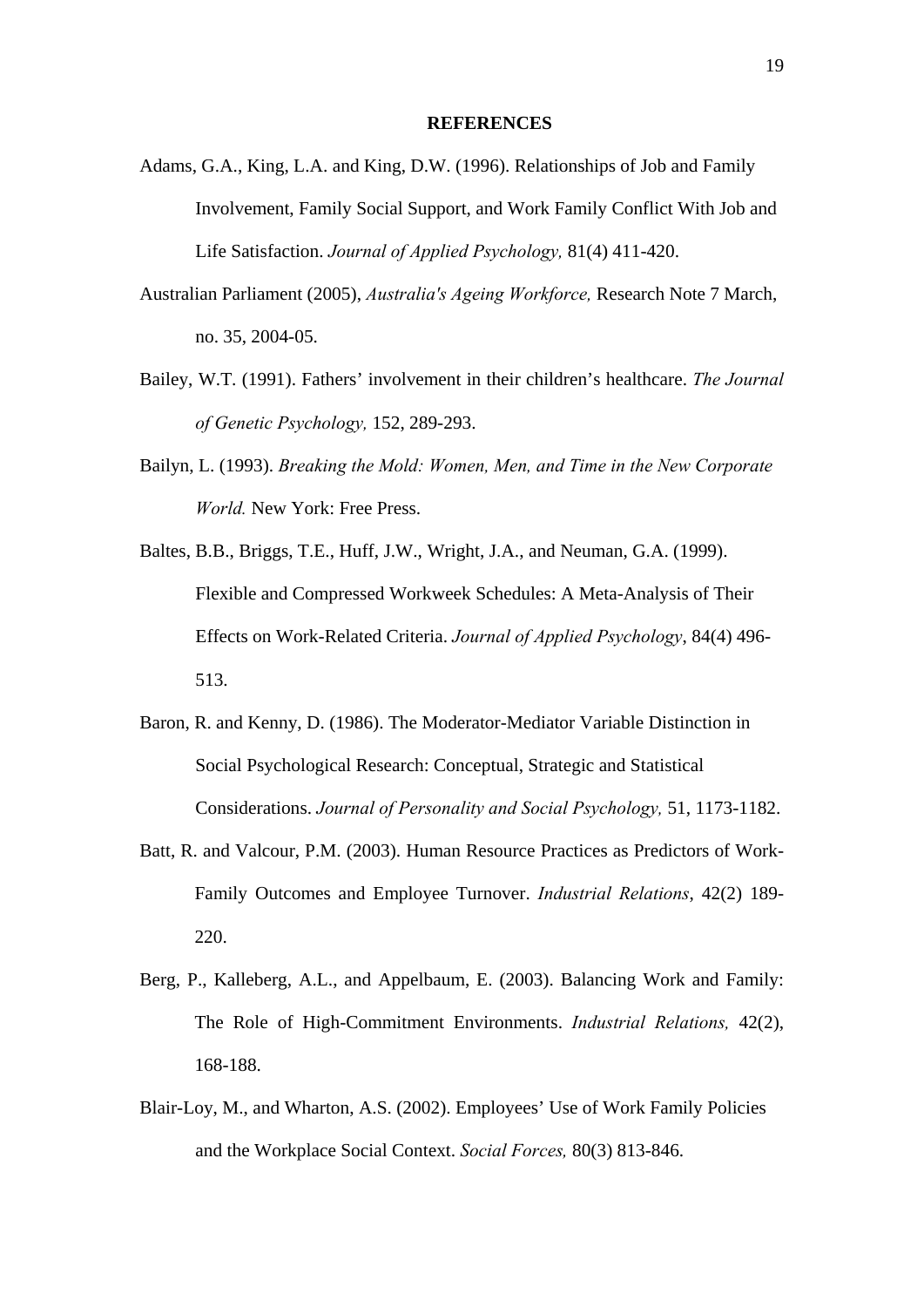- Bond, S. and Wise, S. (2003). Work life policy doe it do exactly what it says on the tin. *Women in Management Review,* 18(1/2) 20-31.
- Cavana,R.Y., Delahaye, B.L., Sekaran, U. (2002). *Applied business research: Qualitative and Quantitative Methods*, Milton: John Wiley and Sons.
- Carlson, D. S., Kacmar, K. M., & Williams, L. J. (2000). Construction and initial validation of a multidimensional measure of work–family conflict. J*ournal of Vocational Behavior*, 56, 249–276
- Chang, A, McDonald, P. K. and Burton, P. M. (in press) Methodological choices in work-life balance research 1987 to 2006 : a critical review. International Journal of Human Resource Management.
- Clarke, M.C., Koch, L.C., and Hill, E.J. (2004), 'The Work-Family Interface: Differentiating Balance and Fit', *Family and Consumer Sciences Research Journal*, 33(2), 121-140.
- Clutterbuck, D. (2003). *Managing work-life Balance: A guide for HR in achieving organisational and individual change,* London: Chartered Institute of Personnel and Development.
- Colley, L. (2010). Central Policies, Local Discretion: A Review of Employee Access to Work-Life Balance Arrangements in a Public Sector Agency. *Australian Bulletin of Labour,* 36(2), 214, 224.
- Comer, D.R., and Stites-Doe, S. (2006), 'Antecedents and Consequences of Faculty Women's Academic-Parental Role Balancing', *Journal of Family and Economic Issues*, 27(3), 495-512.
- De Cieri, H., Kramar, R., Noe, R., Hollenbeck, J., Gerhart, B., and Wright, P. (2003). *Human Resource Management in Australia. Strategy - People - Performance.*  Sydney: McGraw-Hill.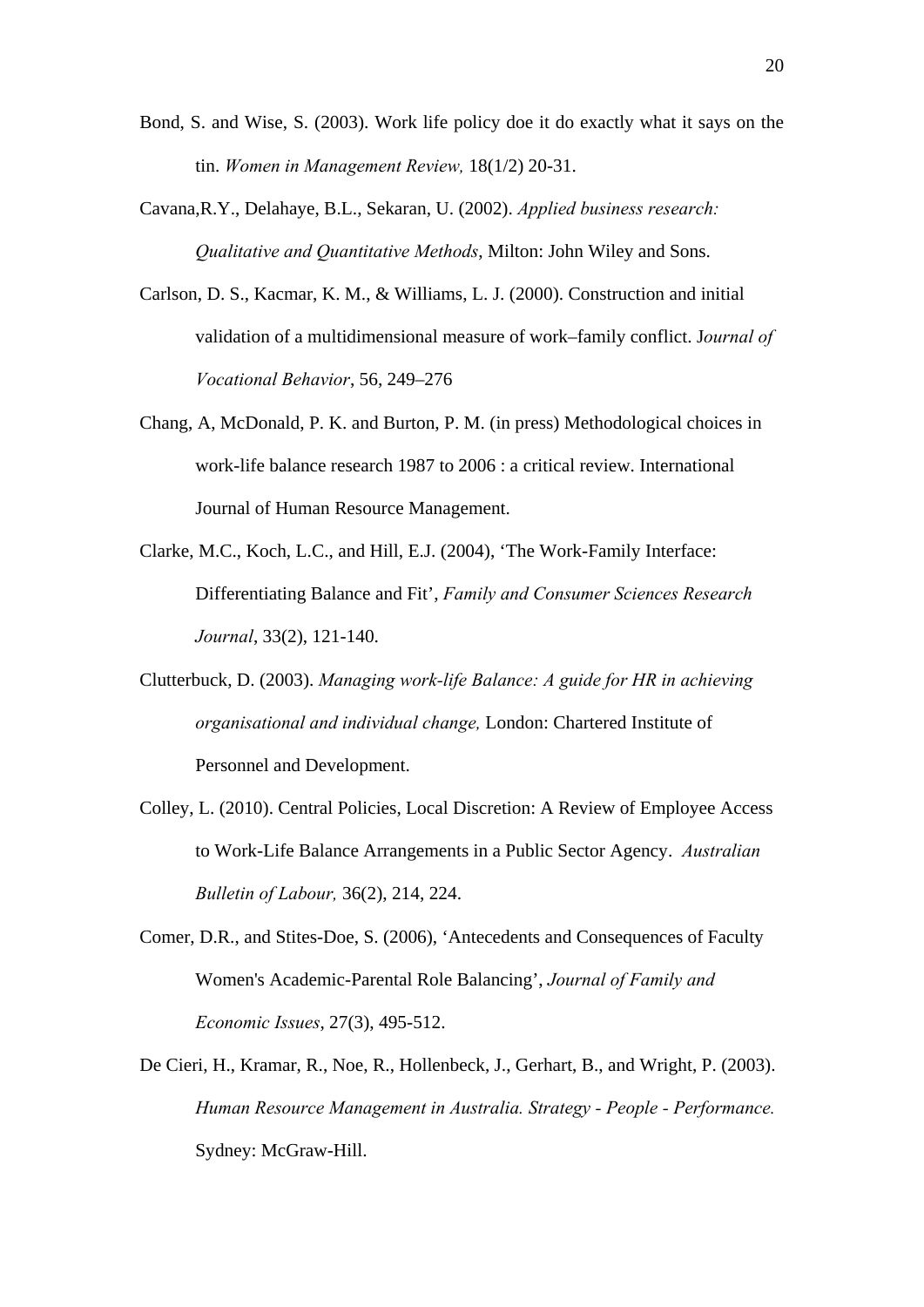DEEWR (2009), *Work and Family Awards*, http://www.deewr.gov.au/ WorkplaceRelations/Programs/worklife

- DEIR (2008), *Work-life Balance Strategy*, Public Sector Industrial and Employment Relations Division, Department of Employment and Industrial Relations, http://www.psier.qld.gov.au/publications/wlb-strategy/index.shtml
- Eaton, S.C. (2003). If You Can Use Them: Flexibility Policies, Organizational Commitment, and Perceived Performance. *Industrial Relations,* 42(2) 145- 167.
- Friedman, D.E., and Johnson, A.A.(1997). Moving from programs to culture change: The next stage for the corporate work-family agenda. In S. Parasuraman andJ.H. Greenhaus (Eds.), *Integrating Work and Family: Challenges and choices for a changing world* (pp 192-208). Westport, CT: Qurom Books.
- Frone, M.R., Russell, M., and Cooper, M.L. (1993). Relationship of work-family conflict, gender, and alcohol expectancies to alcohol use/abuse*. Journal of Organisational Behavior*, 14, 545-558.
- Glass, J.L. and Finley, A. (2002). Coverage and effectiveness of family-responsive workplace policies. *Human Resource Management Review,* 12 313-337.
- Goh, Y.W., Watson, S, and Sawang, S. (forthcoming). Gender influences on the work-related stress-coping process. *Journal of Individual Differences.*
- Greenhaus, J.H., Collins, K.M., and Shaw, J.D. (2003). The relation between workfamily balance and quality of life. *Journal of Vocational Behavior*, 63(3), 510- 531.
- Greenhaus, J.H. and Buetell, N.J. (1985). Sources of conflict between work and family roles. *Academy of Management Review*, 10, 76-88.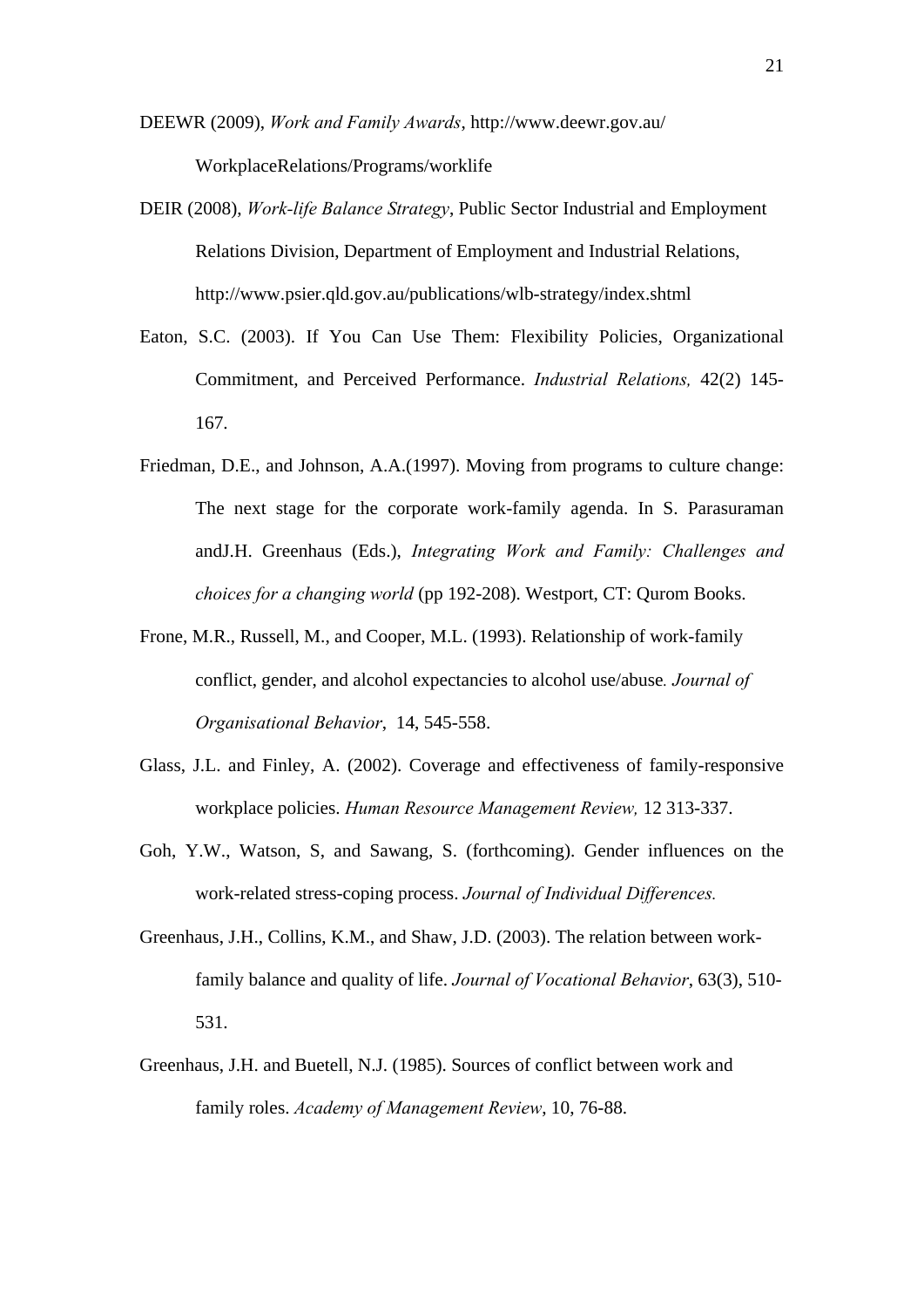- Grover, S.L. and Crooker, K.J. (1995). Who appreciates family responsive human responsive human resource policies: the impact of family friendly policies on the organizational attachment of parents and non-parents'. *Personnel Psychology*, 48, 271-288.
- Gudmundsson, A. (2003).Balancing work and family: A typology of dual-earner parents. *Proceedings of the British Academy of Management Annual Conference,* August 31, – September 2, 2004.
- Hammonds, K.H. (1997). Work and family: Business Week's second survey of family-friendly corporate policies. *Business Week, 99, 102-104.*
- Hill, J.E., Hawkins, A. J. and Miller, B. C. (1996). Work and Family in the virtual office: Perceived influences of mobile telework. *Family Relations*, 45, 293- 301.
- Hill, J.E., Hawkins, A.J., Ferris, M. and Weitzman, M. (2001). Finding an Extra Day a Week: The Positive Influence of Perceived Job Flexibility on Work and Family Life Balance. *Family Relations*, 50(1), 49-58
- Hill, J.E., Ferris, M., and Martinson, V. (2002). Does it mater where you work: A comparison of how three work venues (traditional office, virtual office, and home office) influence aspects of work and personal/family life. *Journal of Vocational Behavior, 63*(2), 220-241.
- Hyde, J.S. (1995). Women and maternity leave: empirical data and public policy. *Psychology of Women Quarterly*, 19, 299-313.
- Kofodimos, J.R. (1995). *Beyond Work-Family Programs: Confronting and resolving the underlying causes of work-personal life conflict.* Greensboro, NC: Centre for Creative Leadership.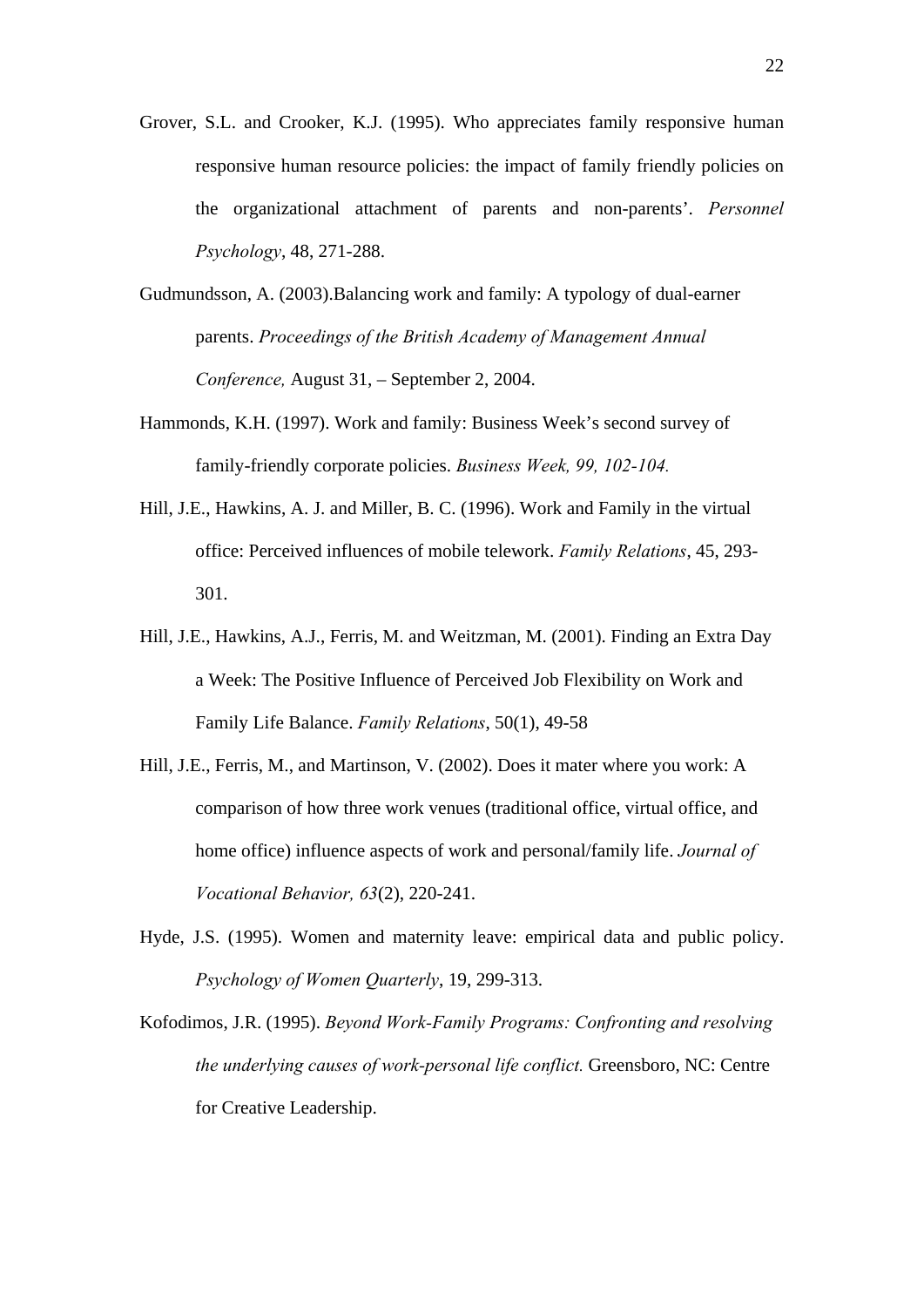- Kossek, E. E. and Nichol, V. (1992). Effects of on-site child employee attitudes and performance. *Personnel Psychology*, 45, 485-509.
- Kurland, N.B. and Bailey, D.E. (1999). Telework: The advantages and challenges of working here, there, anywhere, and anytime. *Organizational Dynamics*, 28(2), 53-68.
- Lobel, S.A., and Kossek, E.E. (1996). Human resource strategies to support diversity in work and personal lifestyles: Beyond the "family friendly" organisation. In E.E. Kossek and S.A. Lobel (Eds.). Managing diversity: Human resource strategies for transforming the workplace. Cambridge, MA: Blackwell.
- Marks, S.R. and McDermid, S.M. (1996). Multiple roles and the self: A theory of role balance. *Journal of Marriage and the Family*, 58(2), 417-433.
- McLean, J. and Lindorff, M. (2000). *Work-Family Balance Among Dual-Career Parents: Defining the Desirable*, Working Paper 83/00 Monash University: November 2000.
- Morgan, H. and Milliken, F. J. (1992). Keys to action: Understanding differences in organisations' responsiveness to work-and-family issues. *Human Resoure Management,* 31, 227-248.
- Parker, L. and Allen, T.D. (2001). Work/family Benefits: Variables Related to Employees' Fairness Perceptions. *Journal of Vocational Behavior*, 58, 453- 468.
- Podsakoff, P.M., Mckenzie, S.B., Lee, J.Y. and Podsakoff, N.P. (2003). Common method biases in behavioural research: a critical review of the literature and recommended remedies. *Journal of Applied Psychology,* 88(5) p879-9103.
- Parasuraman, S., and Greenhaus, J.H. (2002). Towards reducing some critical gaps in work family research. *Human Resource Management Review*, 12(3), 299-312.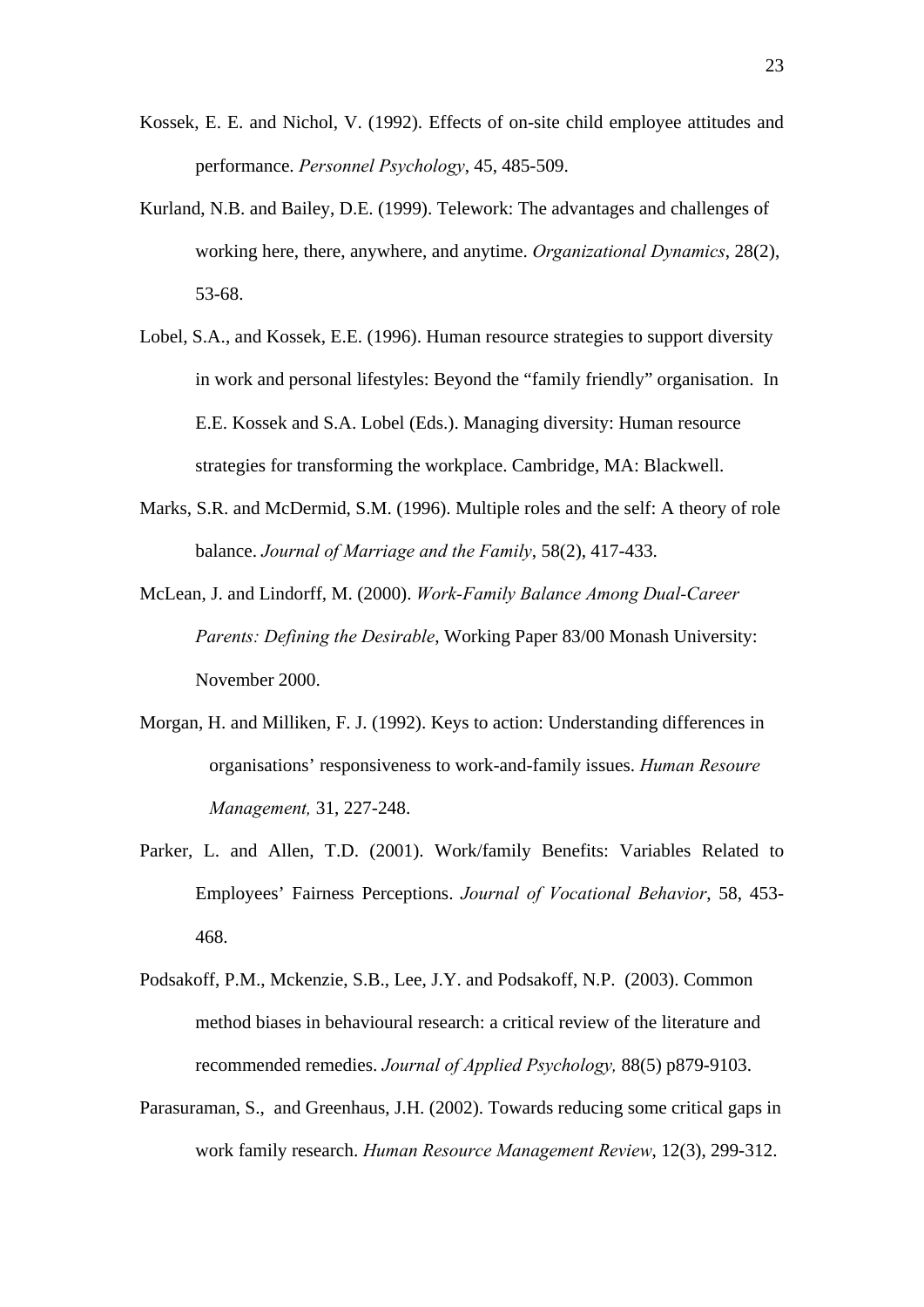- Repetti, R.L., and Wood, L. (1997). Effects of daily stress at work on mothers' interactions with preschoolers. *Journal of Family Psychology,* 11, 90-108.
- Rodgers, C.S. (1992). The flexible workplace: what have we learned? *Human Resource Management*, 31(3), 183-199.
- Rousseau, D.M. (1985). Issues of level in organisational research: Multi-level and cross-level perspectives. *Research in Organizational Behavior*, 7, 1-37.
- Rudd, K. (2007), *Election Victory Speech*, 24 November, http://www.pm.gov. au, accessed 17 April 2008.
- Solomon, C.M.(1994). Work/family's failing grade: Why today's initiatives aren't enough. *Personnel Journal*, 73(5), 72-87.
- Spector, P. (1994). Using Self-report questionnaires in OB research: a comment of the use of a controversial method. *Journal of Organizational Behaviour,*15(5) p385-395.
- Tabachnick, B.G. and Fidell, L.S. (1996). *Using Multivariate Statistics*, 3rd edition, New York: HarperCollins.
- Tausig, M. and Fenwick, R. (2001). Unbinding Time: Alternate Work Schedules and Work Life Balance. *Journal of Family and Economic Issues,* 22(2), 101-119.
- Thompson, C.A. Beauvais, L.L. and Lyness, K.S. (1999). When Work-Family Benefits Are Not Enough: The Influence of Work-Family Culture on Benefit Utilization, Organisational Attachment, and Work-Family Conflict. *Journal of Vocational Behaviour,* 54(3), 392-415
- Thomas, L. and Ganster, D.C (1995). Impact of Family-Supportive Work Variables on Work-Family Conflict and Strain: A Control Perspective. *Journal of Applied Psychology*, 80(1) 6-15.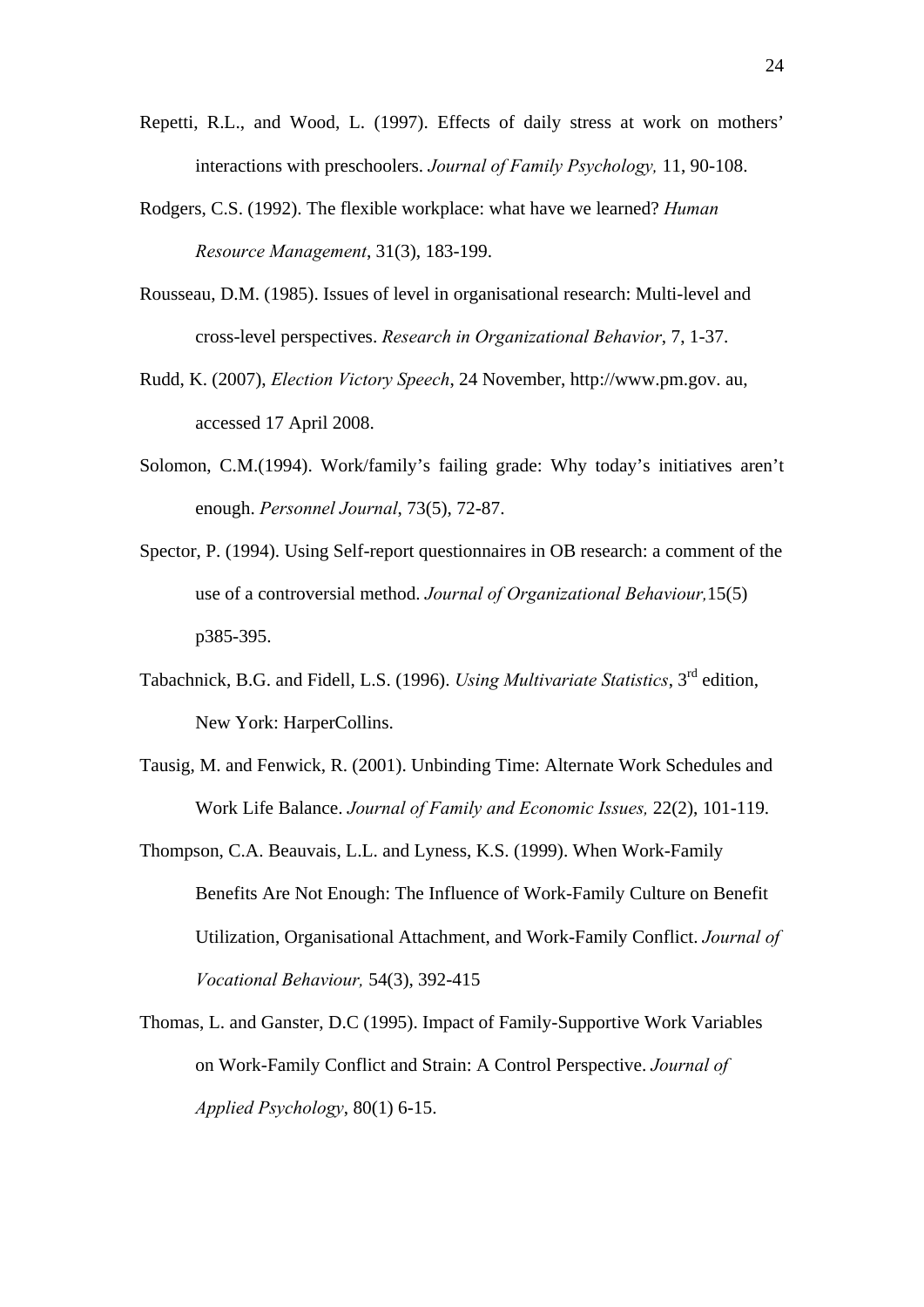- Westphal, J.D. and Zajac, E.J.(1994). Substance and Symbolism in CEOs' Long-Term Incentive Plans. *Administrative Science Quarterly,* 39, 367-390.
- White, M. Hill, S., McGovern, P., Mills, C. and Smeaton, D. (2003). High performance' management practices, working hours and work-life balance  *British Journal of Industrial Relations*. 41(2) 175-196.
- Williams, J.M. (2000). *Unbending Gender: Why Family and Work Conflict and What to Do about It.* New York: Oxford University Press.
- Wise, S. and Bond, S. (2003). Family leave policies and devolution to the line. *Personnel Review,* 32(1/2) 58-73.
- Zajac, B. (1994). Getting the welcome carpet*. Forbes*, 154(), 276-279.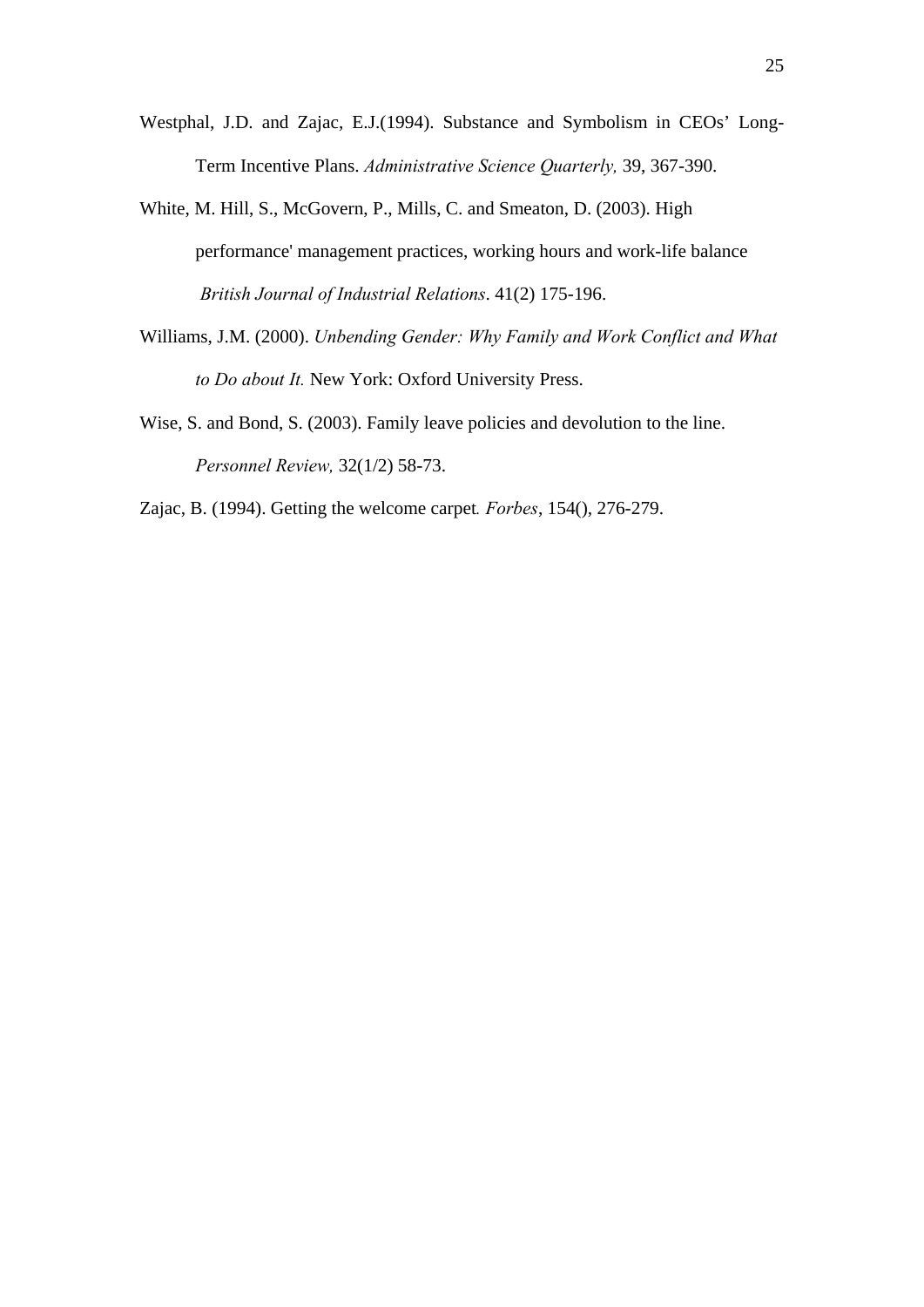# Life Friendly Policies

#### **OFFSITE WORKING**

•**Description**: policies designed to give workers flexibility to work away from the psychical work place.

•**Example**: Work from home, telecommuting

#### **CARERS' ARRANGEMENT**

- •**Description**: policies designed to provide workers the facilities or time to attend to outside care responsibilities.
- •**Example**: Carer facilities, and leave for

#### **FLEXI‐WORK SCHEDULE**

- •**Description:** policies designed to give workers greater flexibility to schedule hors while not decreasing average house worked per day.
- •**Example**: Accrued day off, time off in lieu, flexible <sup>s</sup> start finish time

#### **ALTERNATIVE WORK ARRANGEMENTS**

- •**Description:** policies designed to give workers greater flexibility to work hours around other commitments or when desired.
- •**Example**: Part time work, job sharing

**Figure1**: Life friendly policy components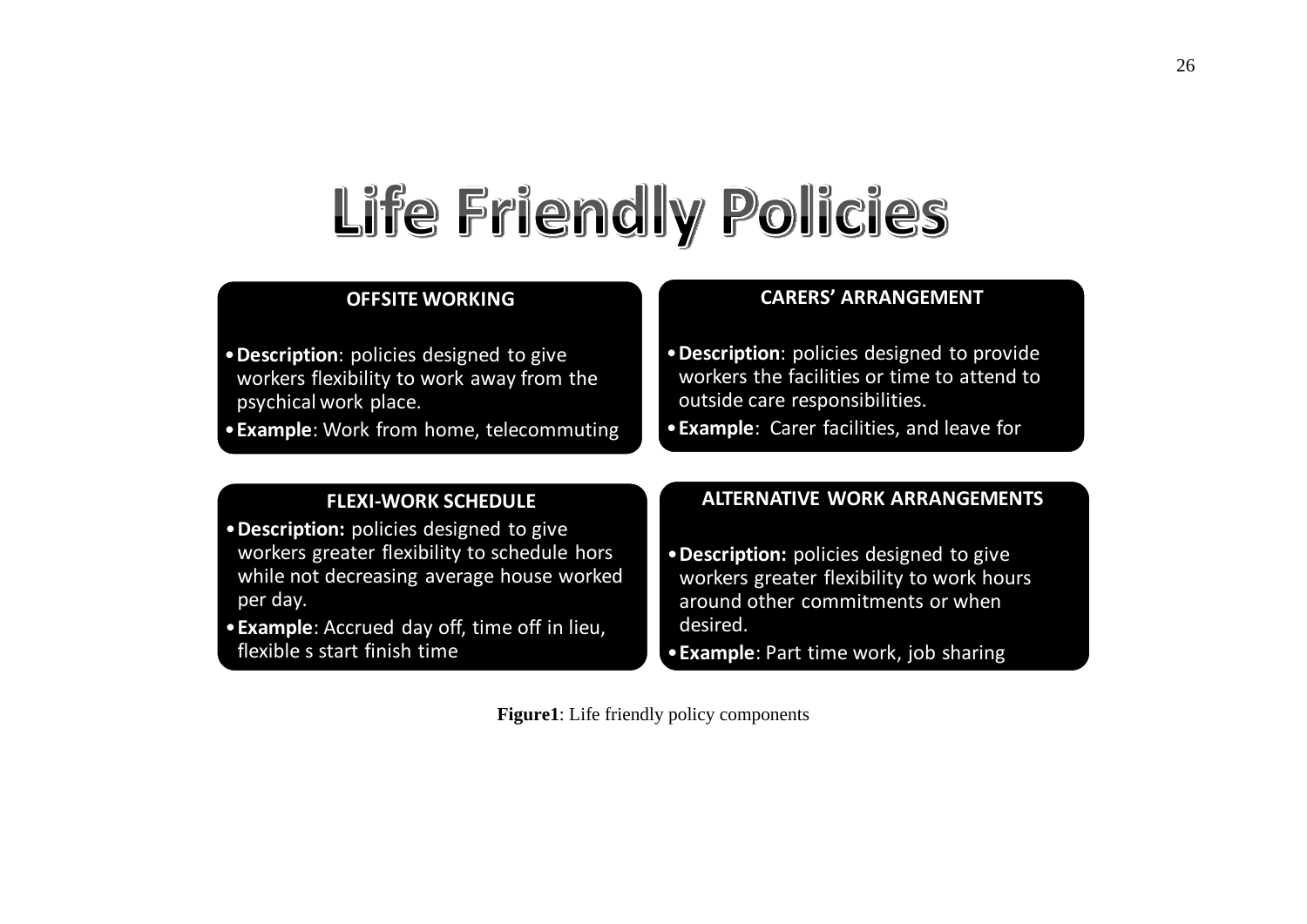|                         | Offsite working | Flexi-work schedule | Alternative work arrangements | Carer's arrangements |
|-------------------------|-----------------|---------------------|-------------------------------|----------------------|
| Telecommuting           | .94             |                     |                               |                      |
| Work from home          | .91             |                     |                               |                      |
| Accrued day off         |                 | $.87\,$             |                               |                      |
| Time off in lieu        |                 | .70                 |                               |                      |
| Flexible start/finish   |                 | .63                 |                               |                      |
| Part time work          |                 |                     |                               | $-.92$               |
| <b>Job Sharing</b>      |                 |                     |                               | $-.92$               |
| Carer's room            |                 |                     |                               | $-.88$               |
| Carer's leave           |                 |                     |                               | $-.86$               |
| % of variance explained | 33.04           | 16.16               | 13.68                         | 11.46                |
| Mean (SD)               | 1.29(1.59)      | 3.72(1.28)          | 1.77(1.60)                    | 1.60(1.59)           |
| Cronbach's Alpha        | .81             | .60                 | .83                           | .72                  |

| <b>Table 1:</b> Pattern matrix for the helpfulness of available life friendly policies ( $N = 1,241$ ). |  |
|---------------------------------------------------------------------------------------------------------|--|
|---------------------------------------------------------------------------------------------------------|--|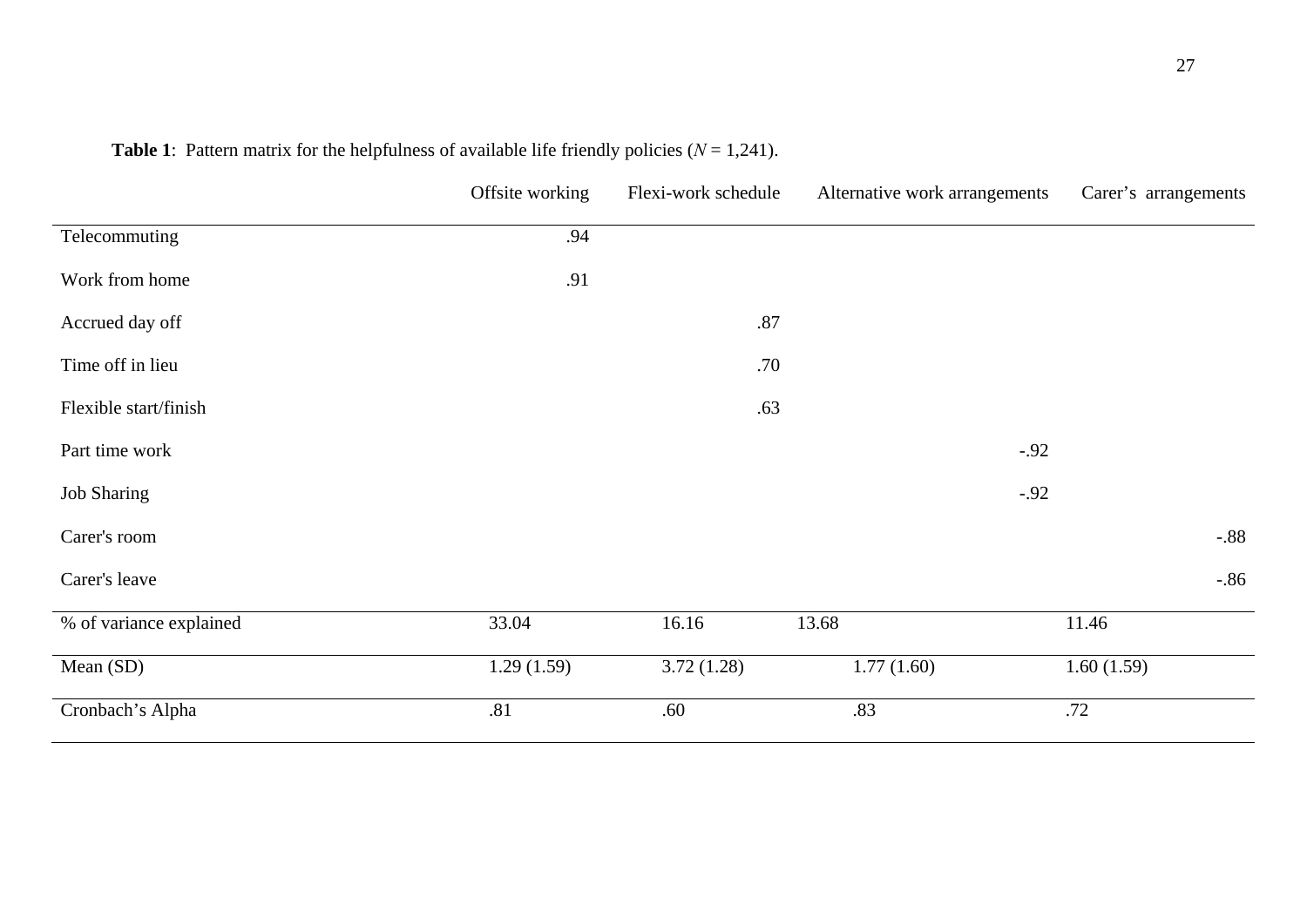| Variables                        | Work-life | Managerial | Offsite | Carer's     | Flexi-   | Alternative  |
|----------------------------------|-----------|------------|---------|-------------|----------|--------------|
|                                  | balance   | support    | working | arrangement | work     | work         |
|                                  |           |            |         |             | schedule | arrangements |
| 1. Work-life balance             |           |            |         |             |          |              |
| 2. Managerial support            | $.44*$    |            |         |             |          |              |
| 3. Offsite working               | $-.04$    | $.17**$    |         |             |          |              |
| 4. Carer's arrangement           | .05       | $.13**$    | $.35**$ |             |          |              |
| 5. Flexi-work schedule           | $.14**$   | $.15***$   | $.17**$ | $.30**$     |          |              |
| 6. Alternative work arrangements | .05       | .03        | $.30**$ | $.30**$     | $.25**$  |              |

**Table 2.** Correlation matrix among studied variables  $(N = 1,241)$ .

\*\*Correlation is significant at the 0.01 level (2-tailed) \*Correlation is significant at the 0.05 level (2-tailed).